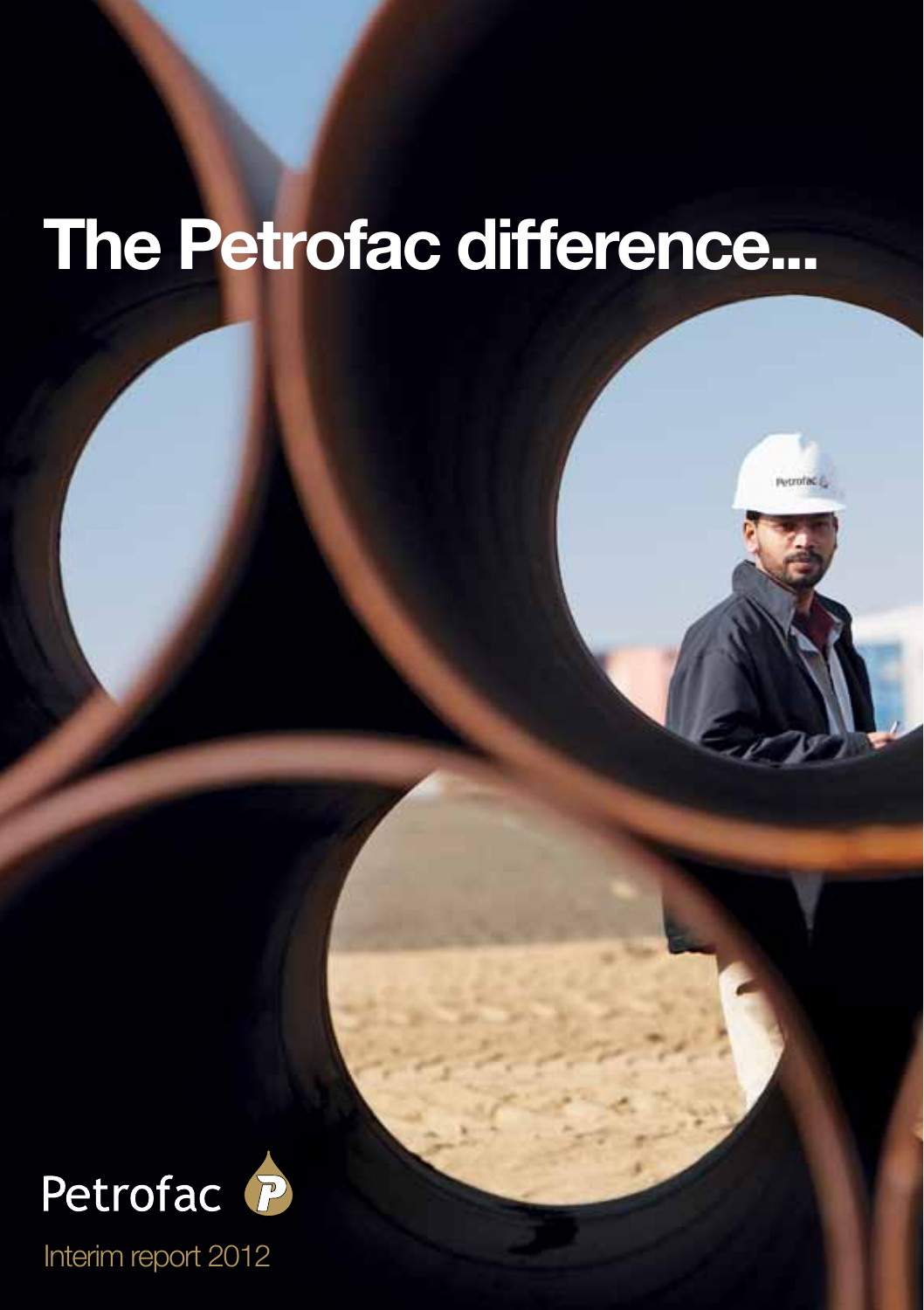$\frac{\text{Peterofac}}{\text{Interfin (e) } \text{Peterof ac}}$  (1) Petrofac Interim report 2012

Interim report 2012

# …our local delivery, customer focus and commercial flexibility

During 2011 we set out our strategic aim of more than doubling our recurring 2010 Group earnings by 2015. We believe we will achieve this ambitious target and keep on growing because we deliver a different kind of service to our customers.

Firstly, we are committed to developing and employing local people. This means we help create skilled national workforces and, by working with local partners, create real advantage for customers.

Secondly, we put customer responsiveness at the heart of our service delivery. Our teams aim to anticipate problems before they arise and always try to respond to customer needs quickly and effectively, however demanding the challenge.

Lastly, we offer our capabilities to our customers under flexible commercial models that are suited to their needs. We sell services directly or build an integrated proposition where we share the investment and risks involved in the project.

We believe these features make Petrofac distinctive and that, as we grow, this difference will help us achieve our vision – of becoming the world's most admired oilfield service company.

#### **Contents**

The Petrofac difference...

- 02 Performance highlights
- 04 Business review
- 14 Interim condensed consolidated income statement
- 15 Interim condensed consolidated statement of comprehensive income
- 16 Interim condensed consolidated statement of financial position
- 17 Interim condensed consolidated statement of cash flows
- 19 Interim condensed consolidated statement of changes in equity
- 22 Notes to the interim condensed consolidated financial statements
- 30 Statement of Directors' responsibilities
- 31 Independent review report to Petrofac Limited
- 32 Shareholder information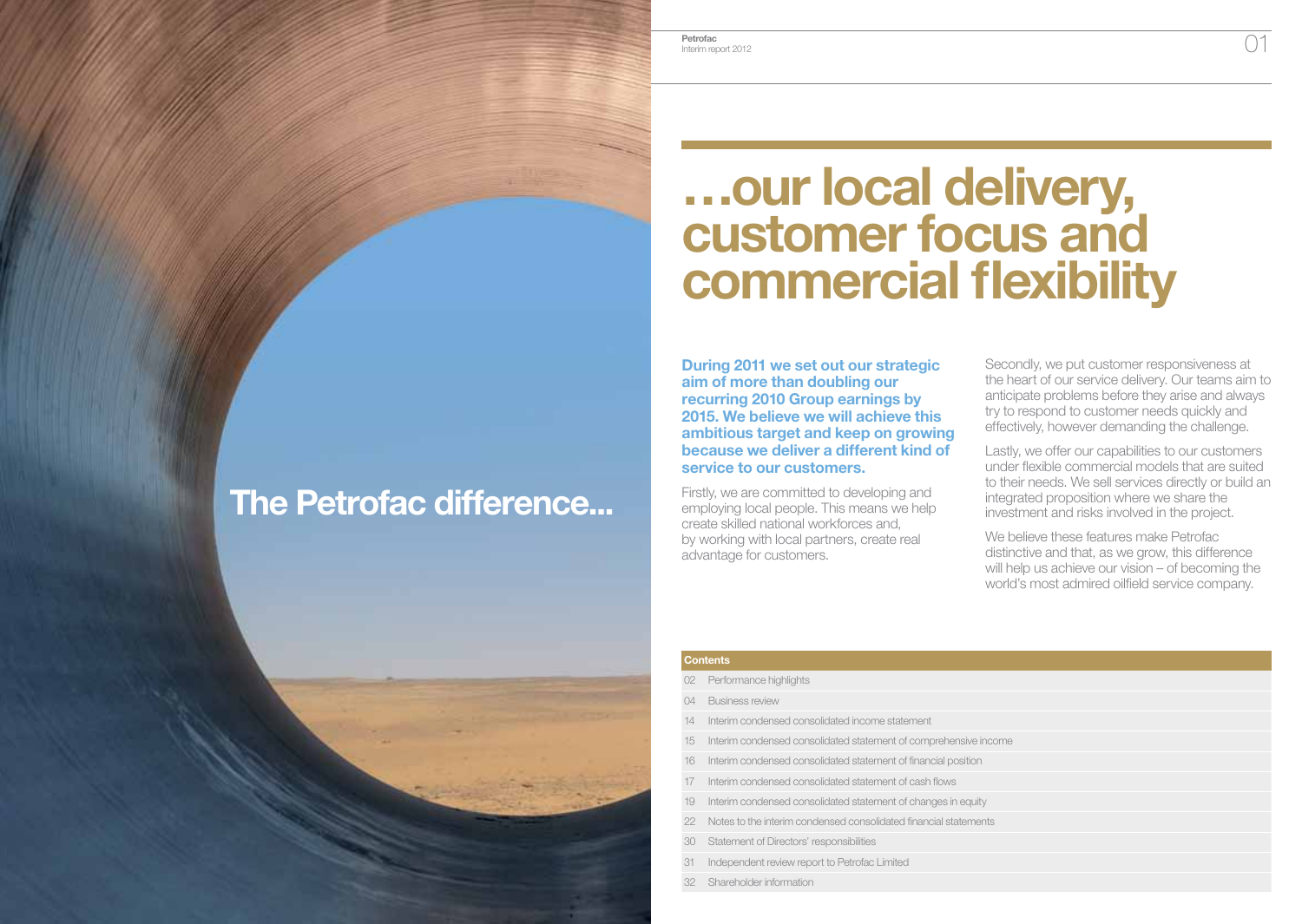

# Performance highlights

For the six months ended 30 June 2012

## **Group**



Petrofac Interim report 2012

# Engineering, Construction, Operations and Maintenance (ECOM) **Integrated Energy Services** (IES)



1 EBITDA means earnings before interest, tax, depreciation, amortisation and impairment and is calculated as profit before tax and net finance income, but after our share of losses of associates (as per the consolidated income statement) adjusted to add back charges for depreciation, amortisation and impairment charges (as per note 3 to the interim condensed consolidated financial statements).

## Engineering & Consulting Services

Engineering & Consulting Services is Petrofac's centre of technical engineering excellence. From offices in the UK, India and Malaysia, we deliver early-stage engineering studies, including conceptual and frontend engineering and design work, across onshore and offshore oil & gas fields.

Contribution to Group revenue



Contribution to Group profit US\$5.0m 2011: US\$14.8m



## Integrated Energy Services

#### What we do

IES helps customers develop their resources either through the development of new fields or by enhancing production from mature reservoirs. Our offering is characterised by a commercial flexibility that ensures alignment with our customers and differentiated engineering and execution strategies that deliver enhanced value.

## **Employees**



US\$322.7m 2011: US\$256.7m

Contribution to Group revenue

Contribution to Group profit

US\$65.0m 2011: US\$6.0m

2 Backlog consists of the estimated revenue attributable to the uncompleted portion of lump-sum engineering, procurement and construction contracts and variation orders plus, with<br>regard to engineering, operations, mainten five years. Backlog will not be booked on Integrated Energy Services contracts where the Group has entitlement to reserves. The Group uses this key performance indicator as a measure of the visibility of future revenue. Backlog is not an audited measure.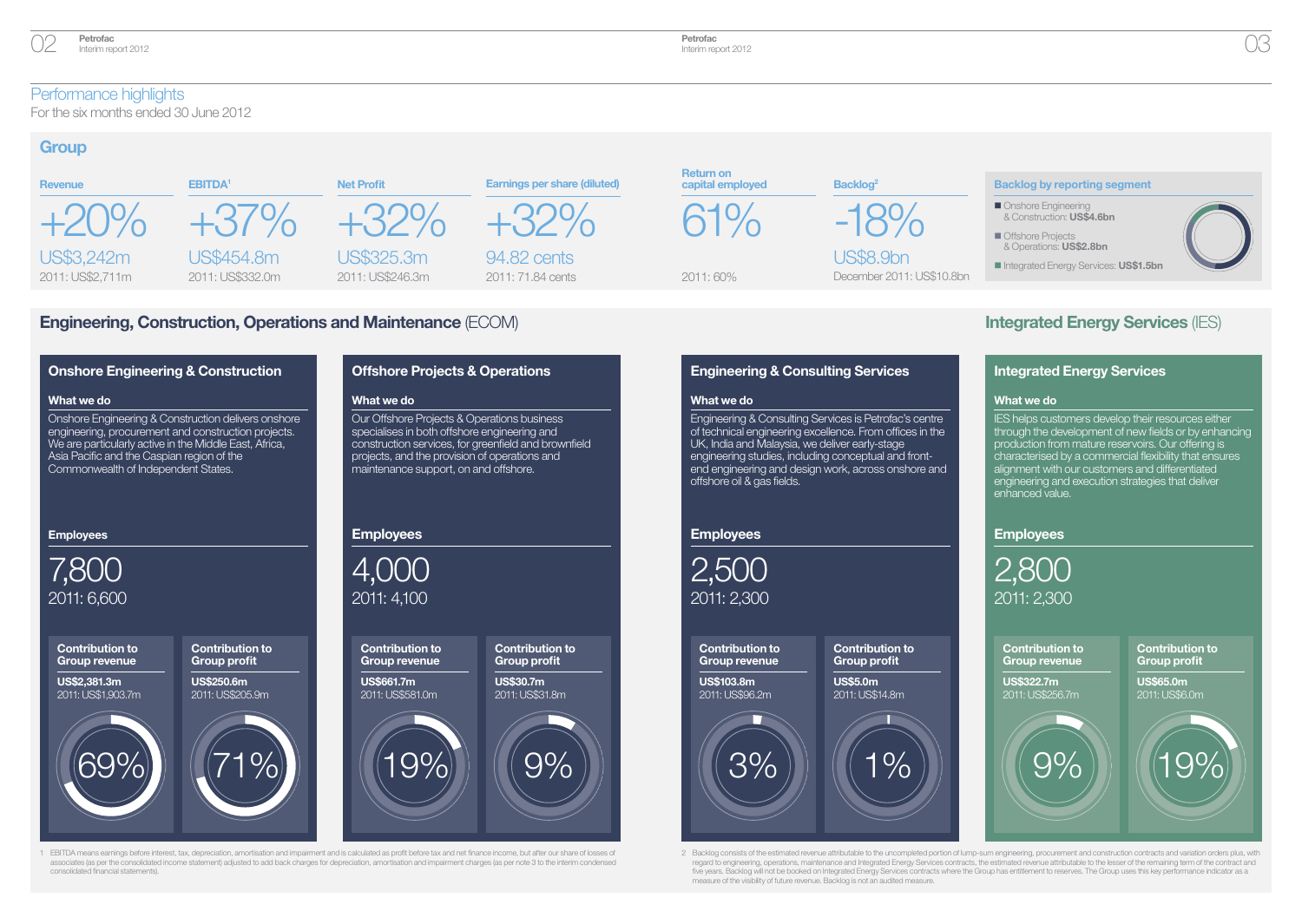

## Business review

#### **Results**

We have delivered good operational performance across our portfolio of projects in the year to date and we remain on course to deliver net profit growth in 2012 of at least 15%.

In the six months ended 30 June 2012, revenue increased by 19.6% to US\$3,241.8 million (2011: US\$2,711.1 million) due to revenue growth in all four reporting segments, particularly in the Onshore Engineering & Construction reporting segment, where activity levels remain high.

Net profit attributable to Petrofac Limited shareholders increased 32.1% to US\$325.3 million (2011: US\$246.3 million). The increase in net profit was driven predominantly by Integrated Energy Services, due to first time profit recognition on the Berantai Risk Service Contract in Malaysia and profit from the sale of 75% of the share capital in the company holding the FPF1 floating production facility, and Onshore Engineering & Construction, due to higher levels of activity than in the corresponding period in 2011.

EBITDA increased 37.0% to US\$454.8 million (2011: US\$332.0 million). The increase in EBITDA was greater than the increase in net profit due to strong growth in Integrated Energy Services (see above), which has a higher EBITDA margin than the rest of the Group.

The Group's net cash was lower at US\$775.3 million at 30 June 2012 (31 December 2011: US\$1,495.2 million) as the net result of:

- operating profits before working capital and other noncurrent changes of US\$452 million
- net working capital outflows of US\$759 million, including an unwinding of advances of US\$337 million and an increase in work in progress of US\$385 million as we make substantial progress on our portfolio of Onshore Engineering & Construction projects
- investing activities of US\$156 million, including capital expenditure of US\$204 million, predominantly on Integrated Energy Services projects, the acquisition of subsidiaries for US\$15 million, including KW Limited, less US\$60 million of proceeds from the sale of 75% of the share capital in the company holding the FPF1
- financing activities, in particular, payment of the 2011 final dividend of US\$128 million and financing the purchase of treasury shares for US\$75 million for the purpose of making awards under the Group's share schemes
- taxes paid of US\$42 million

| Net cash<br>(US\$ million)      | 30 June<br>2012 | 31 December<br>2011 | 30 June<br>2011 |
|---------------------------------|-----------------|---------------------|-----------------|
| Cash and short<br>term deposits | 842.0           | 1.572.3             | 1.848.2         |
| Interest-bearing<br>loans and   |                 |                     |                 |
| borrowings                      | (66.7)          | (77.2)              | (80.2)          |
| Net cash                        | 775.3           | 1.495.2             | 1.768.0         |

Net finance income for the period was US\$1.1 million (2011: US\$1.8 million). Finance income was lower at US\$3.2 million (2011: US\$5.2 million) due to lower average cash balances. Finance costs were also lower at US\$2.1 million (2011: US\$3.4 million) due to a lower level of interest-bearing loans and borrowings.

The tax charge for the six months ended 30 June 2012 of US\$88.9 million (2011: US\$53.1 million) represents an effective tax rate of 21.5% (six months ended 30 June 2011: 17.7%; year ended 31 December 2011: 20.7%). The slight increase in the Group's effective tax rate compared with the full year 2011 is predominantly due to a higher proportion of profit before tax being earned by Integrated Energy Services and Offshore Projects & Operations, which have effective tax rates that are higher than the average for the Group. The effective tax rate for Integrated Energy Services was lower for the first half of 2012 at 26.7% (year ended 31 December 2011: 55.3%), due to the specific projects contributing profit, while the increase in the effective tax rate for Offshore Projects & Operations to 26.2% (year ended 31 December 2011: 22.1%) was due to a higher proportion of profits earned in higher tax rate jurisdictions. The effective tax rate for the Group for the year to 31 December 2012 is expected to be around 22%.

Diluted earnings per share for the six months ended 30 June 2012 increased by 32.0% to 94.82 cents per share (2011: 71.84 cents per share) in line with the growth in net profit.

The Group's combined backlog was US\$8.9 billion at 30 June 2012 (31 December 2011: US\$10.8 billion). In addition, we secured US\$1.5 billion of awards that were pending contract signature at 30 June 2012 (31 December 2011: nil) and were not included in backlog (US\$0.5 billion in Onshore Engineering & Construction; US\$0.6 billion in Offshore Projects & Operations; US\$0.4 billion in Integrated Energy Services).

At 30 June 2012, the Group had around 17,200 employees (including long-term contractors), compared with around 15,400 at 31 December 2011, following strong growth in headcount in Onshore Engineering & Construction to support high levels of activity.

#### **Dividend**

The Board has declared an interim dividend of 21.00 cents per share (2011: 17.40 cents), an increase of 20.7%, which will be paid on 19 October 2012 to eligible shareholders on the register at 21 September 2012. Shareholders who have not elected to receive dividends in US dollars will receive a sterling equivalent of 13.45 pence per share. The Board will set the total dividends payable for the year to 31 December 2012 according to the Group's earnings and expects to distribute approximately 35% of full year post tax profits by way of dividend, in accordance with the Group's dividend policy.

#### Segmental analysis

The Group reports the financial results of its seven service lines under four reporting segments:



We present below an update on each of the Group's reporting segments:

| <b>US\$ million</b>                    | <b>Revenue</b> |                  | Operating profit <sup>1</sup> |                  | Net profit <sup>2</sup> |                  | <b>EBITDA</b> |                  |
|----------------------------------------|----------------|------------------|-------------------------------|------------------|-------------------------|------------------|---------------|------------------|
| For the six months ended 30 June       | 2012           | 2011<br>restated | 2012                          | 2011<br>restated | 2012                    | 2011<br>restated | 2012          | 2011<br>restated |
| Onshore Engineering & Construction     | 2.381.3        | 1.903.7          | 298.1                         | 235.8            | 250.6                   | 205.9            | 317.4         | 248.5            |
| Offshore Projects & Operations         | 661.7          | 581.0            | 41.5                          | 39.2             | 30.7                    | 31.8             | 43.2          | 41.3             |
| Engineering & Consulting Services      | 103.8          | 96.2             | 4.8                           | 16.5             | 5.0                     | 14.8             | 7.7           | 18.3             |
| <b>Integrated Energy Services</b>      | 322.7          | 256.7            | 90.5                          | 20.2             | 65.0                    | 6.0              | 110.5         | 38.1             |
| Corporate, consolidation & elimination | (227.7)        | (126.5)          | (23.5)                        | (13.9)           | (26.0)                  | (12.2)           | (24.0)        | (14.2)           |
| Group                                  | 3.241.8        | 2.711.1          | 411.4                         | 297.8            | 325.3                   | 246.3            | 454.8         | 332.0            |

| Growth/margin analysis %           | <b>Revenue arowth</b> |                  | <b>Operating margin</b> |                  | <b>Net margin</b> |                  | <b>EBITDA</b> margin |                  |
|------------------------------------|-----------------------|------------------|-------------------------|------------------|-------------------|------------------|----------------------|------------------|
| For the six months ended 30 June   | 2012                  | 2011<br>restated | 2012                    | 2011<br>restated | 2012              | 2011<br>restated | 2012                 | 2011<br>restated |
| Onshore Engineering & Construction | 25.1%                 | 17.3%            | 12.5%                   | 12.4%            | 10.5%             | 10.8%            | 13.3%                | 13.1%            |
| Offshore Projects & Operations     | 13.9%                 | 77.6%            | 6.3%                    | 6.8%             | 4.6%              | 5.5%             | 6.5%                 | 7.1%             |
| Engineering & Consulting Services  | 7.9%                  | 36.4%            | 4.6%                    | 17.1%            | 4.8%              | 15.4%            | 7.4%                 | 19.0%            |
| <b>Integrated Energy Services</b>  | 25.7%                 | 26.8%            | 28.0%                   | 7.9%             | 20.2%             | 2.4%             | 34.2%                | 14.8%            |
| Group                              | 19.6%                 | 25.2%            | 12.7%                   | 11.0%            | 10.0%             | 9.1%             | 14.0%                | 12.2%            |

1 Profit from operations before tax and finance costs, including the Group's share of losses of associates.

2 Profit for the year attributable to Petrofac Limited shareholders.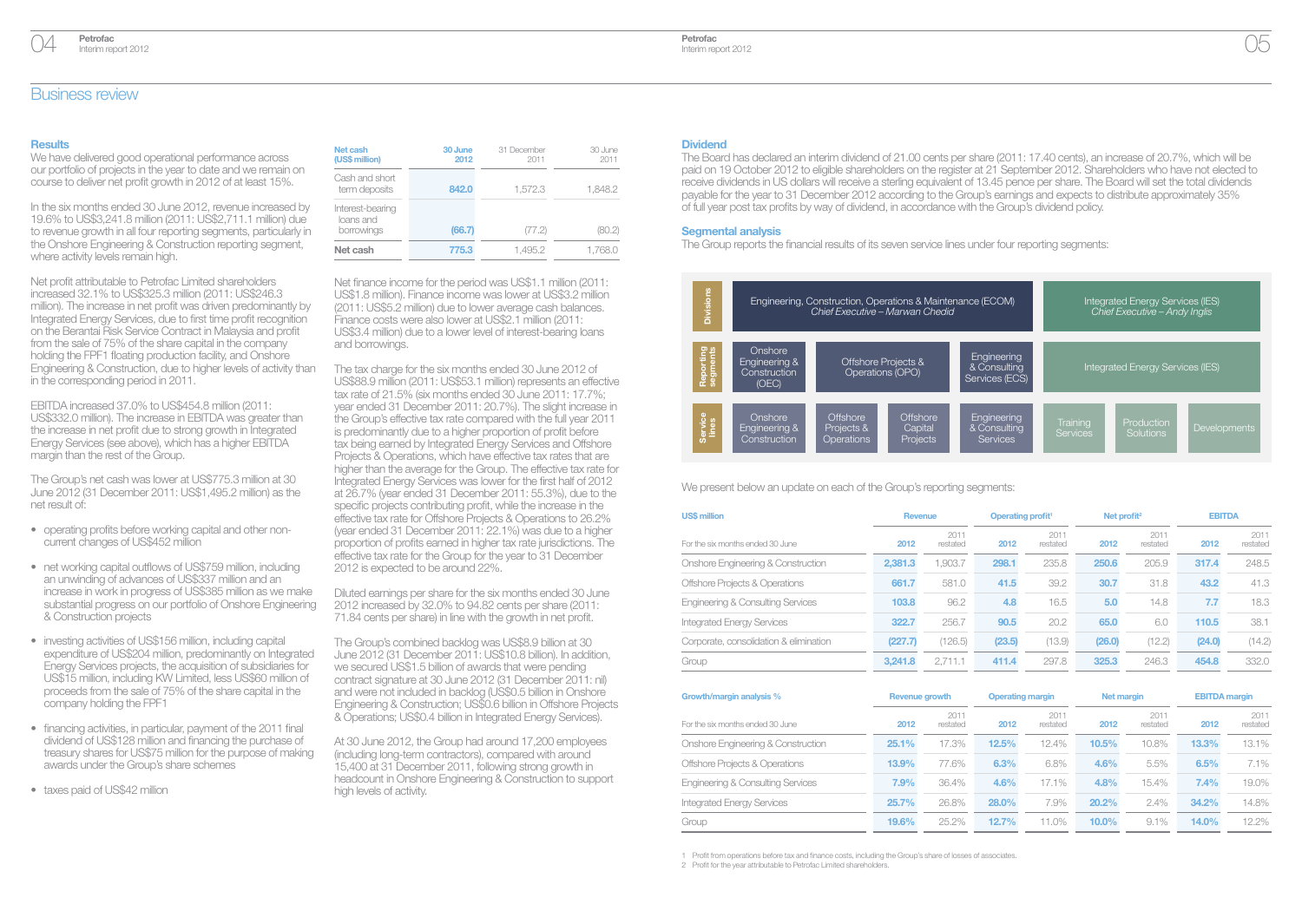

## Engineering, Construction, Operations & Maintenance

Engineering, Construction, Operations & Maintenance designs and builds oil & gas facilities and operates, manages and maintains them on behalf of our customers.

#### Onshore Engineering & Construction

Onshore Engineering & Construction undertakes engineering, procurement and construction (EPC) projects predominantly on a lump-sum basis, with a typical duration of two to four years. Onshore Engineering & Construction is predominantly focused on markets in the Middle East and Africa and the Commonwealth of Independent States.

We have made good progress across our portfolio of projects during the first half of the year, including on our major projects in Abu Dhabi, Algeria and Turkmenistan. We expect first oil from the El Merk project in Algeria during the second half of the year and the South Yoloten gas plant in Turkmenistan and the Asab oil field development in Abu Dhabi are both on schedule for completion in 2013. We have introduced hydrocarbons on the Kauther gas compression project in Oman and have substantially completed the Karan utilities and cogeneration project in Saudi Arabia.

#### New awards

We have secured the following projects in 2012 to date:

#### Badra oilfield development project, Iraq

In February 2012, we were awarded a US\$330 million lumpsum EPC contract by Gazprom for the first phase of the Badra oilfield development project. We will provide detailed design, engineering, procurement, construction, pre-commissioning, commissioning and start-up work on the Badra development's central processing facility, which comprises three crude oil processing trains. The first phase of the project is expected to come on stream in the second half of 2013, with final completion scheduled during the second half of 2015.

#### Petro Rabigh Phase II petrochemical expansion project, Saudi Arabia

In July 2012, we announced the award of two EPC contracts for Petro Rabigh's (a joint venture between Saudi Aramco and Sumitomo Chemical Co Ltd) Phase II petrochemical project in Saudi Arabia. The EPC contracts are for tank farms in the north and south areas and common utilities. The projects, which are scheduled to be undertaken within 36 months, are some of the first major awards made by Saudi Aramco under their In-Kingdom EPC programme and will be delivered from our Saudi Arabia office in Al-Khobar.

#### **Results**

Revenue for the first half of the year increased by 25.1% to US\$2,381.3 million (2011: US\$1,903.7 million), reflecting a substantial increase in activity levels compared with the corresponding period in the prior year, particularly on the South Yoloten project in Turkmenistan, the In Salah Gas southern fields development and the El Merk central processing facility in Algeria and the Asab field development in Abu Dhabi.

Net profit increased 21.7% to US\$250.6 million (2011: US\$205.9 million), representing a net margin of 10.5% (2011: 10.8%). Net margin is expected to be around 11% for the full year.

Onshore Engineering & Construction headcount increased from 6,600 to 7,800 over the first half of the year, reflecting the increase in activity levels.

At 30 June 2012, the Onshore Engineering & Construction backlog stood at US\$4.6 billion (31 December 2011: US\$6.4 billion). In addition, we secured US\$0.5 billion of awards that were pending contract signature and are not included in backlog at 30 June 2012.

#### Offshore Projects & Operations

Offshore Projects & Operations provides engineering and construction services at all stages of greenfield and brownfield offshore projects. In addition, through the provision of operations support services, we deliver production and maintenance support and extend field life. The majority of Offshore Projects & Operations' activities are currently in the UK Continental Shelf (UKCS), but a growing proportion of activities are outside of the UK, including in the United Arab Emirates, Iraq, Malaysia and Thailand. Services are predominantly provided on a reimbursable basis, but often with incentive income linked to the successful delivery of performance targets. Many of our production and maintenance contracts are long-term (typically three to five years) and in the case of the provision of Duty Holder<sup>1</sup> services are generally open-ended. Increasingly, we are delivering our engineering and construction services on a lump-sum basis on offshore capital projects, as we progress our strategy of taking our onshore EPC capability offshore.

We have delivered record activity levels in Offshore Projects & Operations in the first half of the year, from both long-term operations support contracts and offshore capital projects, including work on a number of projects secured during 2011 and 2012, including: the FPF3 Duty Holder (Jasmine Venture) contract in Thailand; a maintenance contract for BP on the Rumaila field in Iraq; upgrade of the FPF1 floating production facility for the Greater Stella Area project (see Integrated Energy Services); the FPF5 (Ocean Legend) modification and upgrade prior to deployment on the West Desaru fault block in Malaysia; and completion of the upgrade and modification of the FPSO Berantai, which is now deployed in the Berantai field in Malaysia (see Integrated Energy Services). In addition, we have now achieved sufficient progress to commence profit recognition on the Laggan-Tormore gas plant on Shetland in the UK.

#### New awards

We have secured the following major new projects in 2012 to date:

#### Bekok-C platform refurbishment, Malaysia

In May 2012, we were awarded a US\$220 million contract by PETRONAS Carigali Sdn Bhd, a subsidiary of PETRONAS, the Malaysian national oil company, for the refurbishment of the Bekok-C platform, located in the south-eastern part of the Malay basin. The project will be executed on an engineering, procurement, construction, installation and commissioning (EPCIC) alliance basis. Bekok-C is a manned platform serving as a gas processing and compression hub exporting gas from the Guntong, Tiong and Bekok fields of Block PM9 in addition to production of crude oil and gas from its own wells. Under the terms of the refurbishment project Petrofac will provide EPCIC services to the platform with the overall project expected to be completed in around 15 months.

#### Apache engineering and construction services, UK

In July 2012, we announced a three-year contract (with two optional one-year extensions), worth approximately £100 million per annum, to provide onshore engineering and both onshore and offshore construction services to all of the Apache North Sea assets including the Beryl Alpha and Bravo platforms in the northern North Sea and the Scottish Area Gas Evacuation (SAGE) gas processing plant at St Fergus, Aberdeenshire. The contract represents an extension to, and continuation of, the current service contract which Petrofac holds for Apache's Forties platforms. Under the terms of the new contract Petrofac's scope will also include topside brownfield and greenfield activity in addition to interfacing with subsea contractors.

#### **Results**

Revenue increased by 13.9% to US\$661.7 million (2011: US\$581.0 million), reflecting high activity levels on both long-term operations support contracts and offshore capital projects, particularly those referred to above.

Around 70% of Offshore Projects & Operations' revenue was generated in the UK and those revenues are generally denominated in sterling. The average US dollar to sterling exchange rate for the first half of 2012 was broadly in line with the prior period.

| <b>Financial</b><br>reporting<br>exchange rates<br>(US\$/sterling) | <b>Six months</b><br>ended<br>30 June 2012 | Year ended<br>31 December<br>2011 | Six months<br>ended<br>30 June 2011 |
|--------------------------------------------------------------------|--------------------------------------------|-----------------------------------|-------------------------------------|
| Average rate for<br>period                                         | 1.58                                       | 1.60                              | 1.62                                |
| Period-end rate                                                    | 1.57                                       | 1.55                              | 160                                 |

Net profit was marginally lower at US\$30.7 million (2011: US\$31.8 million), as the prior period benefitted from a provision release following completion of a long-term maintenance services contract. Excluding the provision release, Offshore Projects & Operations net profit increased by 26%, reflecting contributions from a number of new projects, including the FPF5 (Ocean Legend) modification and upgrade and first time profit recognition on the Laggan-Tormore gas plant project.

Headcount was marginally lower at 30 June 2012 at 4,000 (31 December 2011: 4,100).

Offshore Projects & Operations backlog increased to US\$2.8 billion (31 December 2011: US\$2.7 billion), reflecting new awards and extensions secured in the first half of the year. In addition, we secured US\$0.6 billion of awards that were pending contract signature at 30 June 2012 which were not included in backlog.

#### Engineering & Consulting Services

Engineering & Consulting Services operates as our centre of technical engineering excellence providing high-calibre engineering resources and technical assurance services across onshore and offshore oil & gas projects. Engineering & Consulting Services provides early stage engineering studies, including conceptual studies and front end engineering and design (FEED) studies, to external customers and in support of ECOM and IES projects, primarily on a reimbursable basis.

We have secured a number of conceptual studies and FEED studies in Africa and the CIS during the year to date, for example, a FEED study on behalf of Rialto Energy and Société Nationale d'Opérations Pétrolières de la Côte d'Ivoire for the Gazelle field in Côte d'Ivoire, which may lead to interesting follow-on opportunities.

#### **Acquisitions**

As announced in February, we acquired KW Limited, a high-end subsea pipeline consulting and engineering services business which complements the existing skills in Engineering & Consulting Services and will enable us to strengthen our leading engineering proposition offshore.

#### **Results**

Revenue for the period increased 7.9% to US\$103.8 million (2011: US\$96.2 million), reflecting an increase in activity levels.

Net profit was lower at US\$5.0 million (2011: US\$14.8 million), as despite an increase in overall activity levels, there was a decline in utilisation rates. The first half of 2011 also benefitted from the recognition of profit in relation to the vesting of Seven Energy warrants.

Headcount was marginally higher at 30 June 2012 at 2,500 (31 December 2011: 2,300).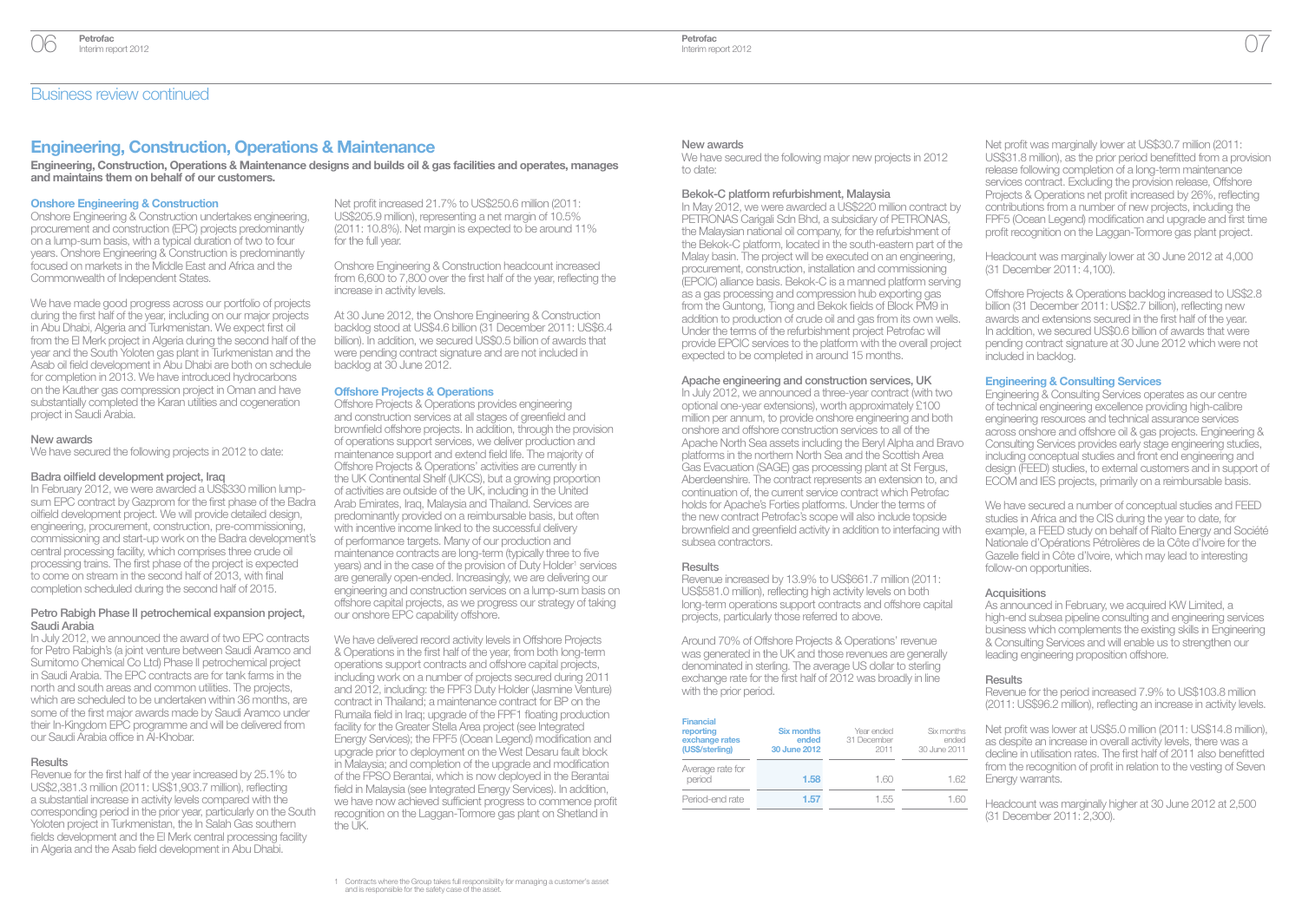## Business review continued

## Integrated Energy Services

Integrated Energy Services comprises three discrete but integrated service lines: Developments, Production Solutions and Training Services.

Where we can leverage our service capabilities to enhance value, mitigate risks and reduce costs, Integrated Energy Services provides a fully integrated service offering for resource holders under flexible commercial models that are aligned to their requirements. Projects cover upstream developments, both greenfield and brownfield, and related energy infrastructure projects, and can include the provision of financial capital in addition to our intellectual capital.

Our service offering is underpinned by the ability to develop resource holders' local capability through the provision of technical skills training programmes and competency development and assurance frameworks. For example, in January 2012, we were awarded a five-year contract to run Saudi Petroleum Services Polytechnic's Centre for Construction Skills and Drilling training. We received our first intake of students in April, which include local workers for Aramco along with staff from its contractor base.

Integrated Energy Services deploys its services to meet the individual needs of customers using a range of commercial frameworks, including: Production Enhancement Contracts (PEC), Risk Service Contracts (RSC) and traditional upstream equity investment models including both Production Sharing Contracts (PSC) and royalty concessions.

#### Production Enhancement Contracts

In January 2012, we announced a Co-operation Agreement with Schlumberger Production Management, under which we will work together to deliver integrated and high-value Production Enhancement Contracts. We recently secured our first joint Production Enhancement Contract on the Pánuco Contract Area in Mexico. The Pánuco Contract Area represents the largest resource of the recent awards by PEMEX, and includes four mature onshore fields, which were discovered in the early 1900s, with original oil in place of approximately 6.8 billion barrels. The Pánuco Contract Area has a recovery factor of around 10% to date. We believe that the complementary skill sets of Petrofac and Schlumberger and our proven execution capability will maximise the potential of these fields for PEMEX. The contract, which runs for 30 years, is expected to be signed later this month and field operations are expected to start around the beginning of 2013. Elsewhere in Mexico, we have made a good start on the Magallanes and Santuario Production Enhancement Contracts with three drilling rigs and one work over rig active on the blocks.

On the Ticleni Production Enhancement Contract for Petrom in Romania we have recently commenced a two rig drilling programme as well as progressing other key work items, such as the working over and/or maintenance of currently producing wells and the reactivation of shut-in wells, in addition to the water flood programme.

In the first half of the year we produced a total of 2.4 million barrels of oil equivalent (mboe) (2011: 0.6 mboe), including five months of production from the Magallanes and Santuario Production Enhancement Contracts which commenced on 1 February 2012.

#### Risk Service Contracts

In January 2011, we secured our first RSC in Malaysia, to lead the development of the Berantai field, offshore Peninsular Malaysia, for PETRONAS. We have a 50% interest in the RSC, alongside local partner SapuraKencana.

Under the terms of the RSC, we will receive a rate of return linked to our performance against an agreed incentive structure, including project costs, timing to first gas and sustained gas delivery measured six months after project completion, with an ongoing incentive structure based on operational uptime.

The wellhead platform, subsea infrastructure and gas export pipeline are in place and the drilling programme is progressing well. The FPSO Berantai is now on location and final commissioning works are in progress.

Production Sharing Contracts and royalty concessions

We are progressing the third phase of development (West Desaru) of Block PM304, Offshore Malaysia, following approval of the Field Development Programme (FDP) by PETRONAS in February 2012. We are accelerating the development by introducing an Early Production System which will deploy the upgraded FPF5 Mobile Offshore Production Unit (formerly the Ocean Legend), initially exporting stabilised crude oil through existing facilities, and ultimately through the phase two FPSO after its arrival in the Cendor field in 2013. First oil is expected in the fourth quarter of 2012.

The Chergui gas plant in Tunisia continues to perform strongly and we have recently commenced drilling the first of two to three wells in our 2012 development programme to appraise further the concession area.

In October 2011, we signed an agreement that will see the deployment of the floating production facility FPF1 ('the FPF1') on the Greater Stella Area development in the North Sea. Following the FDP submission in early 2012, we have finalised the sale of 75% of the share capital in the company holding the FPF1 to Ithaca Energy Inc ('Ithaca') and Dyas BV. We will acquire a combined 20% interest in the Greater Stella Area from the other co-venturers in the development, consisting of three UKCS licences.

In the first half of the year our net entitlement from production was a total of 0.7 million barrels of oil equivalent (mboe) (2011: 0.8 mboe) from the first phase of the PM304 Cendor field and the Chergui gas plant.

#### **Results**

Integrated Energy Services' revenue increased by 25.7% to US\$322.7 million (2011: US\$256.7 million), reflecting substantial progress on the Berantai RSC and commencement of the Magallanes and Santuario PECs.

Net profit for the first half of the year was substantially higher at US\$65.0 million (2011: US\$6.0 million), reflecting first time profit recognition on the Berantai RSC and the profit from the sale of 75% of the share capital in the company holding the FPF1. As a result of loss of control over this subsidiary which arises on sale of 75% of the share capital, accounting standards require us to fair value our remaining investment in associate and recognise the uplift in the fair value in the profit and loss account. The total contribution from the FPF1 transaction was approximately US\$36 million.

Headcount increased to 2,800 at 30 June 2012 (December 2011: 2,300), primarily due to the commencement of the Magallanes and Santuario PECs and development of our projects in Malaysia.

Integrated Energy Services' backlog stood at US\$1.5 billion at 30 June 2012 (31 December 2011: US\$1.6 billion).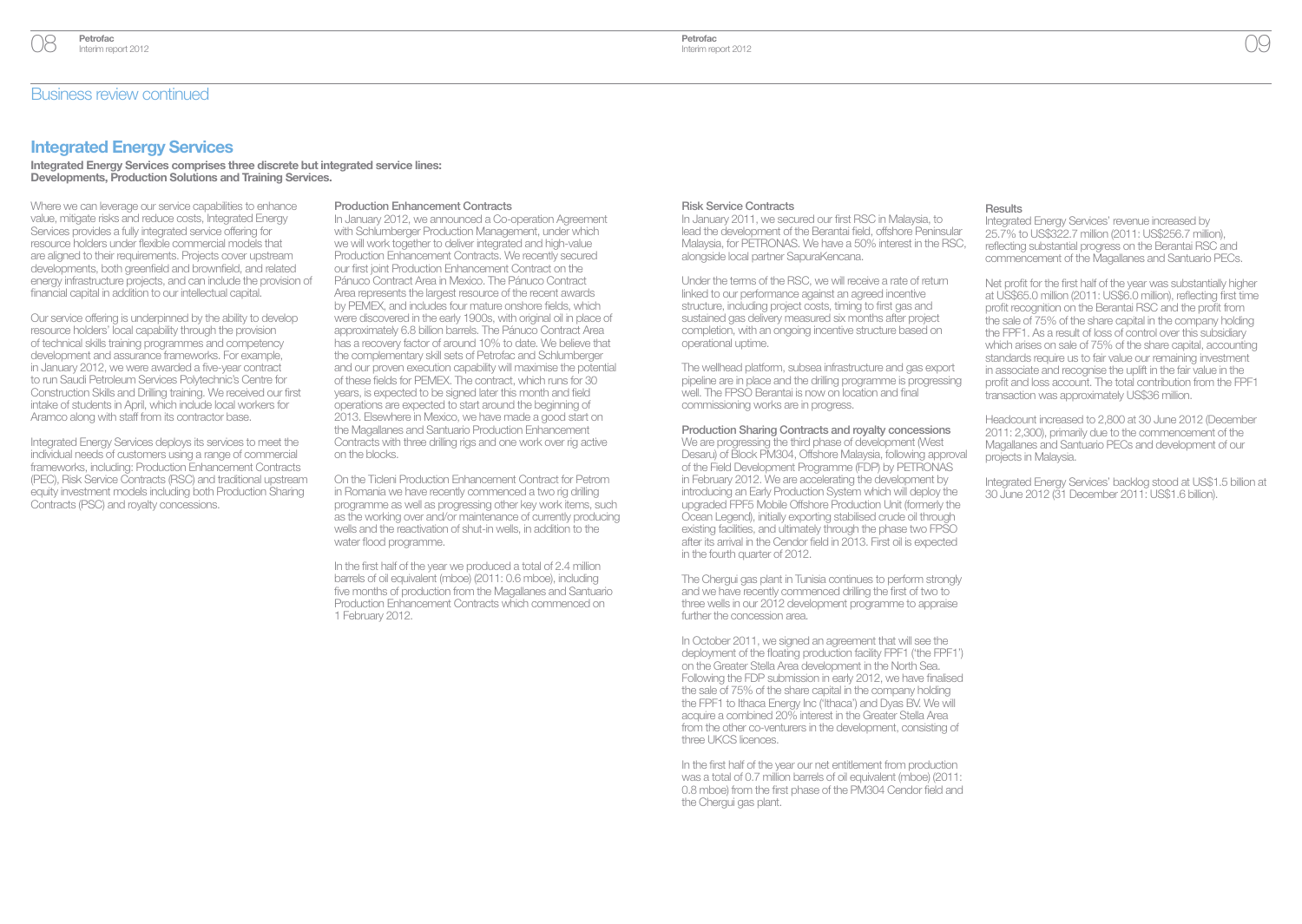# Business review continued

# Principal risks and uncertainties

The principal risks and uncertainties that could lead to a significant loss of reputation or prevent us from delivering our five-year strategic plan are summarised here, along with our approach to mitigating these risks. These key risks and uncertainties have not materially changed since the publication of our 2011 Annual report. Details of our risk framework are included in the Group's Annual report and accounts 2011 on pages 86 to 89.

| <b>Risk</b>                                                                                                                                                           | Mitigation and management                                                                                                                                                                                                                                                                                                                                                                                                                                                                                                                                                                                                                                                                                                      | Comments/links                                                                                                                   |
|-----------------------------------------------------------------------------------------------------------------------------------------------------------------------|--------------------------------------------------------------------------------------------------------------------------------------------------------------------------------------------------------------------------------------------------------------------------------------------------------------------------------------------------------------------------------------------------------------------------------------------------------------------------------------------------------------------------------------------------------------------------------------------------------------------------------------------------------------------------------------------------------------------------------|----------------------------------------------------------------------------------------------------------------------------------|
| Sovereign, country and financial market                                                                                                                               |                                                                                                                                                                                                                                                                                                                                                                                                                                                                                                                                                                                                                                                                                                                                |                                                                                                                                  |
| <b>Overexposure to single</b><br>market/country/higher-risk<br><b>jurisdictions</b>                                                                                   | Formal exposure limits are not set, but our Executive<br>Management and the Board consider our concentration risk<br>when they review entry into new projects.                                                                                                                                                                                                                                                                                                                                                                                                                                                                                                                                                                 | See pages 18 to 21 of the<br>Group's Annual report and<br>accounts 2011 for details of how<br>our ECOM and IES divisions are     |
| Excessive concentration to a<br>particular market or geography<br>may have a significant impact<br>on the delivery of our five-year<br>strategic plan.                | We take all reasonable measures to reduce and limit our<br>commercial exposure through the use of, for example, out<br>of country arbitration, advanced payments and careful cash<br>management. Specific consideration of this risk is a feature of<br>the Group Risk Committee and the Board Risk Committee.                                                                                                                                                                                                                                                                                                                                                                                                                 | diversifying our business.                                                                                                       |
| <b>Counterparty failure</b><br>Financial or commercial<br>exposure from the failure of key<br>financial institutions, customers,<br>partners or subcontractors.       | We aim to minimise our cashflow exposure on contracts and<br>where we deploy capital alongside our services, such as in<br>Integrated Energy Services, we will only do so where we are<br>comfortable with the counterparty risk and the contractual<br>terms and conditions.<br>With respect to financial counterparty risk, we regularly<br>monitor our exposure and ensure that our financial assets<br>are spread across a large number of creditworthy financial<br>institutions. Our Sovereign and Financial Market Risk Policy<br>requires that material financial counterparty risk is only held with<br>counterparties that are rated by Standard and Poor's as "A" or<br>better (or equivalent rating from Moody's). | See our Sovereign and Financial<br>Market Risk Policy - available on<br>our website:<br>www.petrofac.com/<br>governancedownloads |
| <b>Liquidity risk</b><br>There is a risk that we are unable<br>to meet our financial obligations<br>as they fall due.                                                 | We manage liquidity risk by ensuring that we maintain<br>an adequate level of liquidity in the form of cash, readily<br>available short-term investments or committed credit facilities<br>at all times.                                                                                                                                                                                                                                                                                                                                                                                                                                                                                                                       | See note 34 to the<br>financial statements of<br>the Group's Annual report<br>and accounts 2011.                                 |
| <b>Business disruption</b><br>We are exposed to potential<br>regime change and civil/political<br>unrest, civil war or sanctions that<br>could affect our operations. | We monitor carefully the changing landscape of political risk,<br>particularly for countries that are regarded as high risk.<br>This is also reviewed regularly by the Board and the Board<br>Risk Committee.<br>For high-risk countries our management will also seek to<br>manage our exposure in individual contracts, when agreeing<br>terms and conditions with our customers.                                                                                                                                                                                                                                                                                                                                            |                                                                                                                                  |

| <b>Risk</b>                                                                                                                                                                                                                                                                                                                                                                                                                                                         | Mitigation and management                                                                                                                                                                                                                                                                                                                                                                                                                                                                                                                                                                                                                                                                                                                                                                                                                                                                                                                                                                                                                                                                                                                                                           | Comments/links                                                                                                                                                                                                                                                                                                                                                                                                                                                             |
|---------------------------------------------------------------------------------------------------------------------------------------------------------------------------------------------------------------------------------------------------------------------------------------------------------------------------------------------------------------------------------------------------------------------------------------------------------------------|-------------------------------------------------------------------------------------------------------------------------------------------------------------------------------------------------------------------------------------------------------------------------------------------------------------------------------------------------------------------------------------------------------------------------------------------------------------------------------------------------------------------------------------------------------------------------------------------------------------------------------------------------------------------------------------------------------------------------------------------------------------------------------------------------------------------------------------------------------------------------------------------------------------------------------------------------------------------------------------------------------------------------------------------------------------------------------------------------------------------------------------------------------------------------------------|----------------------------------------------------------------------------------------------------------------------------------------------------------------------------------------------------------------------------------------------------------------------------------------------------------------------------------------------------------------------------------------------------------------------------------------------------------------------------|
| <b>Commodity or currency</b><br>Significant movements in<br>exchange rates could impact<br>our financial performance.<br>Oil & gas prices may have an<br>impact on the level of new<br>investment in the industry<br>and may affect demand for<br>our services.<br>The financial performance of<br>Integrated Energy Services is<br>more leveraged to the price of<br>oil & gas through its Production<br><b>Sharing Contracts/royalty</b><br>concession positions. | The majority of our revenues are denominated in US dollars or<br>currencies pegged to the US dollar. In contracts priced in US<br>dollars (or currencies pegged to the US dollar) where the Group<br>is procuring equipment or incurring costs in other currencies,<br>we aim to hedge fully transactional exposures using forward<br>currency contracts.<br>Offshore Projects & Operations' revenues and costs are<br>principally denominated in sterling. Our policy is not to hedge<br>the sterling profits generated by these activities as they are<br>substantially matched by the sterling costs of our corporate<br>office and other UK-based activities.<br>As detailed in the 'Operating environment' section of the<br>Group's Annual report and accounts 2011, we expect<br>demand for our services to remain robust and not be materially<br>impacted by short-term fluctuation in oil & gas prices.<br>Under our Sovereign and Financial Market Risk Policy we aim<br>to hedge, on a rolling annual basis, the net profit exposure<br>resulting from at least 75% of our low-estimate of hydrocarbon<br>production. We will not undertake hedging until a development | See note 34 to the financial<br>statements of the Group's<br>Annual report and accounts<br>2011 for details of our oil &<br>gas derivative instruments and<br>foreign currency exposures and<br>how they are managed.<br>Over the medium-term, growth<br>in the Integrated Energy Services<br>division is expected to be<br>primarily driven by Production<br>Enhancement Contracts and<br>Risk Service Contracts, where<br>we have no direct oil & gas<br>price exposure. |
|                                                                                                                                                                                                                                                                                                                                                                                                                                                                     | has achieved steady-state production.                                                                                                                                                                                                                                                                                                                                                                                                                                                                                                                                                                                                                                                                                                                                                                                                                                                                                                                                                                                                                                                                                                                                               |                                                                                                                                                                                                                                                                                                                                                                                                                                                                            |
| <b>Risk</b>                                                                                                                                                                                                                                                                                                                                                                                                                                                         | Mitigation and management                                                                                                                                                                                                                                                                                                                                                                                                                                                                                                                                                                                                                                                                                                                                                                                                                                                                                                                                                                                                                                                                                                                                                           | Comments/links                                                                                                                                                                                                                                                                                                                                                                                                                                                             |

| <b>Operational and contractual</b>                                                                                                                                                                                                                   |                                                                                                                                                                                                                                                                                                                                                                                                                                                                                                                                                                                                                                                                                                                                 |                                                                                                                                                                                                                  |
|------------------------------------------------------------------------------------------------------------------------------------------------------------------------------------------------------------------------------------------------------|---------------------------------------------------------------------------------------------------------------------------------------------------------------------------------------------------------------------------------------------------------------------------------------------------------------------------------------------------------------------------------------------------------------------------------------------------------------------------------------------------------------------------------------------------------------------------------------------------------------------------------------------------------------------------------------------------------------------------------|------------------------------------------------------------------------------------------------------------------------------------------------------------------------------------------------------------------|
| <b>Loss of major customer</b><br>relationship                                                                                                                                                                                                        | We monitor the total value of contracts by customer to ensure<br>that we are not overly dependent upon any one customer.                                                                                                                                                                                                                                                                                                                                                                                                                                                                                                                                                                                                        |                                                                                                                                                                                                                  |
| Overexposure to any one<br>customer could have a<br>significant impact if we were to<br>lose that customer relationship.                                                                                                                             | Furthermore, we have a formal programme to ensure that<br>we maintain a regular dialogue with our major customers at a<br>senior level to understand their future plans and to understand<br>any concerns they may have with regard to our performance.                                                                                                                                                                                                                                                                                                                                                                                                                                                                         |                                                                                                                                                                                                                  |
| <b>Competition</b><br>There is a risk that we lose our<br>market position in a strategic<br>geography or market.                                                                                                                                     | As noted in the 'Operating environment' section of the Group's<br>Annual report and accounts 2011, we expect the demand for<br>our services to remain robust over the long-term, albeit we face<br>significant competition in many of our markets.<br>Our five-year strategic plans assume that a high level of<br>competition continues, however, our geographic and service<br>expansion, including the provision of Integrated Energy<br>Services, has helped to grow the size of the addressable<br>market for our services, and we remain confident that we will<br>more than double our recurring Group 2010 earnings by 2015.                                                                                            | See pages 20 to 21 of the<br>Group's Annual report and<br>accounts 2011 for details of how<br>we plan to deliver our Integrated<br>Energy Services strategy.                                                     |
| Major environmental, asset<br>integrity or accident event<br>A serious environmental, asset<br>integrity or health and safety<br>incident on any of our projects<br>has the potential to cause<br>significant commercial and<br>reputational damage. | Our strong culture of health, safety and environmental<br>awareness is central to our operational and business activities,<br>our system of business management and our delivery of<br>quality and business excellence. As we enter new geographical<br>markets, sometimes with new customers and partners, and<br>assume responsibility for new infrastructure, it is particularly<br>important that our focus on these issues is maintained. Our<br>financial exposure to a significant environmental, asset integrity,<br>or health and safety incident is generally mitigated through<br>our commercial arrangements and insurance programme,<br>although such an incident may have an adverse impact on<br>our reputation. | Recorded incident data<br>demonstrates our ongoing<br>improvement in managing<br>health safety and environmental<br>risks (see pages 60 to 63 of<br>the Group's Annual report and<br>accounts 2011 for details). |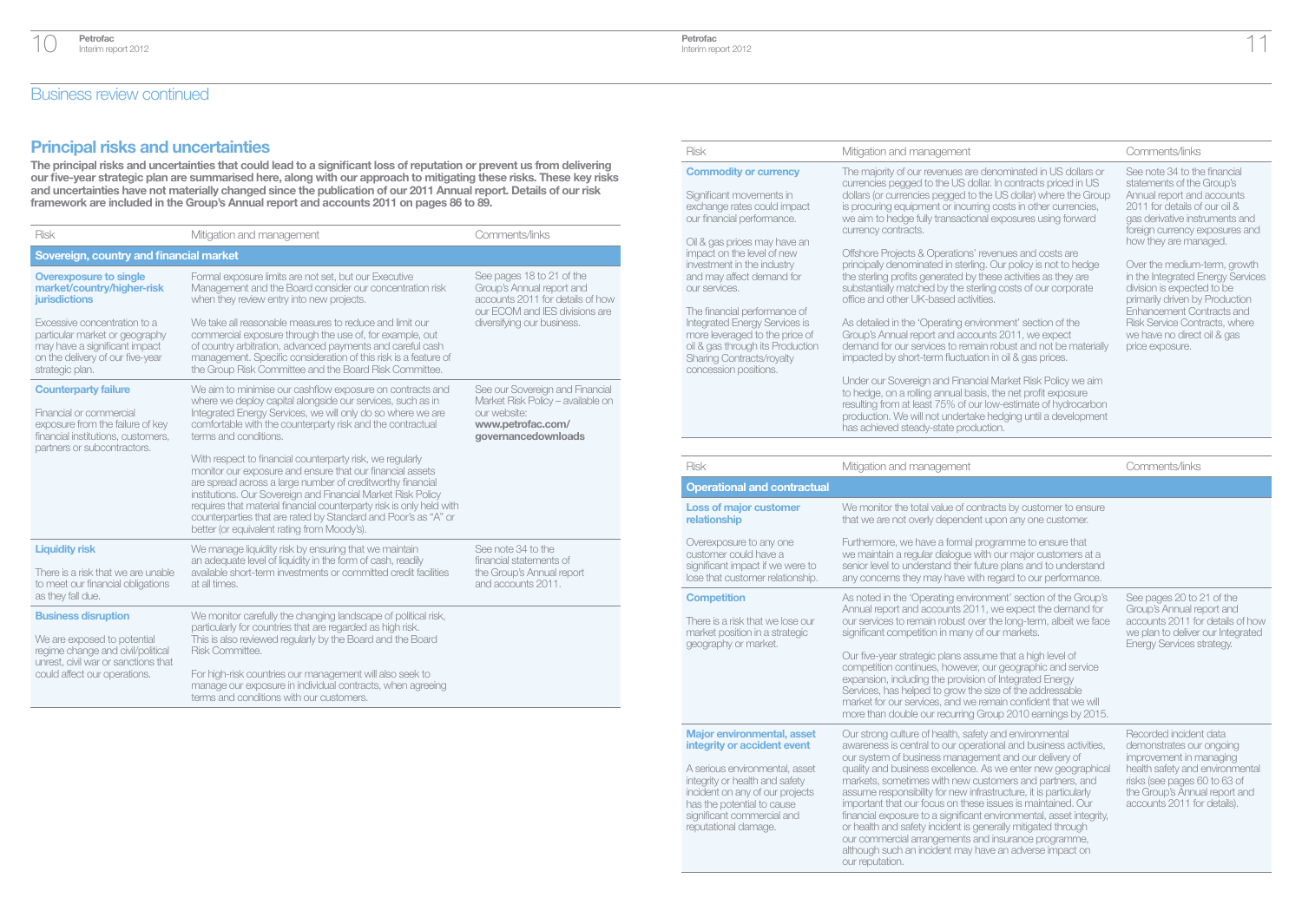# Business review continued

| <b>Risk</b>                                                                                                                                                                                                 | Mitigation and management                                                                                                                                                                                                                                                                                                                                                                                                                                                                   | Comments/links                                                                                                                |
|-------------------------------------------------------------------------------------------------------------------------------------------------------------------------------------------------------------|---------------------------------------------------------------------------------------------------------------------------------------------------------------------------------------------------------------------------------------------------------------------------------------------------------------------------------------------------------------------------------------------------------------------------------------------------------------------------------------------|-------------------------------------------------------------------------------------------------------------------------------|
| <b>Contract performance</b><br>Our financial performance could<br>be significantly affected by the<br>performance of a relatively small<br>number of large contracts.                                       | We have a strong track-record of successful project execution<br>which reflects our rigorous approach to risk identification and<br>mitigation, from tender to project completion.<br>Our progress made on key projects is formally reported to the<br>Board and senior management (who also receive a detailed<br>risk analysis) on a regular basis.                                                                                                                                       | See our Operational and<br>Contractual Risk Policy -<br>available on our website:<br>www.petrofac.com/<br>governancedownloads |
|                                                                                                                                                                                                             | Our design integrity assurance process involves the robust<br>challenge of design specifications, whether or not they are<br>defined by the customer, including peer assessment. We<br>undertake ongoing reviews of integrity risk throughout the life<br>of a project.                                                                                                                                                                                                                     |                                                                                                                               |
|                                                                                                                                                                                                             | Our subcontractor risk management strategy involves the<br>retention of competent subcontractors with a track record<br>of delivery. We have a number of strong subcontractor<br>relationships with proven high quality companies that we seek<br>to work with wherever possible.                                                                                                                                                                                                           |                                                                                                                               |
|                                                                                                                                                                                                             | We seek to avoid the acceptance of any liabilities that are<br>unquantifiable or for which we could not reasonably be<br>regarded as responsible, including losses of a consequential<br>nature. We monitor the adequacy of insurance provision and<br>the extent to which we can bear the financial consequences of<br>a catastrophe.                                                                                                                                                      |                                                                                                                               |
| <b>Organisational and</b><br>succession<br>The availability of skilled<br>personnel, particularly at a senior<br>level, remains one of the most<br>significant challenges facing the<br>oil & gas industry. | We remain confident that our policies to promote and reward<br>on merit, targeted, but extensive, employee share ownership,<br>management and technical training programmes and access<br>to international labour markets, in particular the Middle East,<br>Indian subcontinent and Asia, a portfolio of world-class projects<br>and exciting prospects for continued growth will enable us to<br>attract and retain the necessary skilled personnel to undertake<br>our projects in hand. | See 'Our people' on pages 57<br>to 59 of the Group's Annual<br>report and accounts 2011.                                      |

| <b>Risk</b>                                                                                                                                                                                                                                                                             | Mitigation and management                                                                                                                                                                                                                                                                                                                                                                                                                                                                                                                                                | Comments/links                                                                                                                                                             |
|-----------------------------------------------------------------------------------------------------------------------------------------------------------------------------------------------------------------------------------------------------------------------------------------|--------------------------------------------------------------------------------------------------------------------------------------------------------------------------------------------------------------------------------------------------------------------------------------------------------------------------------------------------------------------------------------------------------------------------------------------------------------------------------------------------------------------------------------------------------------------------|----------------------------------------------------------------------------------------------------------------------------------------------------------------------------|
| <b>Ethical, social and regulatory</b>                                                                                                                                                                                                                                                   |                                                                                                                                                                                                                                                                                                                                                                                                                                                                                                                                                                          |                                                                                                                                                                            |
| Major breach of our Code of<br><b>Business Conduct</b><br>Relating to working with<br>communities, workforce<br>relations, etc.                                                                                                                                                         | We take appropriate measures to understand the social<br>risks and impacts of our business activities and take steps to<br>mitigate these risks by engaging with, supporting and investing<br>in the local communities affected by our operations. We also<br>seek assurances that all third parties over whom we have<br>responsibility or who are acting under our direction conduct<br>their business with us in a manner that is consistent with the<br>principles set out in our Ethical, Social and Requlatory Risk<br>policy and in our Code of Business Conduct. | See our Ethical, Social and<br>Regulatory Risk Policy and Code<br>of Business Conduct - both<br>available on our website:<br>www.petrofac.com/<br>governancedownloads      |
| Major regulatory breach,<br>including bribery and<br>corruption<br>We recognise the potential<br>financial and reputational<br>risk that could result from a<br>breach of local or international<br>laws, particularly in respect of<br>behaviour relating to bribery and<br>comuption. | Management takes a risk-based approach to due diligence<br>and risk assessment and has increased the level of due<br>diligence undertaken in respect of new contracts in pre-defined<br>high-risk countries, including commissioning independent<br>investigation where appropriate.                                                                                                                                                                                                                                                                                     | See page 64 of the Group's<br>Annual report and accounts<br>2011 for details of our<br>compliance and training<br>programme in relation to<br>anti-bribery and corruption. |

#### Going concern

The financial position of the Company, its cash flows, liquidity position and borrowing facilities, and its business activities, together with the factors likely to affect its future development, performance and position are set out in this Business Review and in the Group's Annual report and accounts 2011 on pages 2 to 50. In addition, note 34 to the Group's Annual report and accounts 2011 includes the Company's objectives, policies and processes for managing its capital; its financial risk management objectives; details of its financial instruments and hedging activities; and its exposures to credit risk and liquidity risk.

The Company has access to considerable financial resources together with long-term contracts with a number of customers and suppliers across different geographic areas and industries. As a consequence, the Directors believe that the Company is well placed to manage its business risks successfully.

The Directors have a reasonable expectation that the Company has adequate resources to continue in operational existence for the foreseeable future. Thus they continue to adopt the going concern basis of accounting in preparing the annual financial statements.

#### **Outlook**

Based on our good performance in the year to date, we continue to expect to deliver full year net profit growth in 2012 of at least 15%. Year-on-year growth in net profit in the second half of 2012 will be lower than in the first half of the year given the phasing of the profit from the FPF1 transaction and the initial profit recognition in respect of the South Yoloten project included in the second half results for 2011.

In our ECOM division, we see a significant number of bidding opportunities in our core markets in the Middle East, Africa, the Commonwealth of Independent States, Europe and Asia Pacific. However, we have seen delays in the award of onshore engineering and construction projects from 2012 into 2013. We therefore expect Onshore Engineering & Construction backlog to remain broadly flat across the remainder of 2012. Looking ahead, based on underlying growth in industry spend and project awards delayed from 2012, we anticipate a larger addressable market for Onshore Engineering & Construction in 2013. Given our competitive positioning and proven track record in project execution we expect to capitalise on the greater level of market opportunities and anticipate growth in our Onshore Engineering & Construction backlog during 2013.

In Offshore Projects & Operations, we have good revenue visibility following a strong run of recent awards and we are continuing our high levels of bidding activity on both long-term operations support contracts and offshore capital projects.

In Integrated Energy Services, we are focused on building upon our execution track record, with important delivery milestones throughout 2012 and 2013 on our existing projects. We expect to deliver strong earnings growth in IES in 2012 driven by: initial profit recognition on the Berantai Risk Service Contract; the sale of 75% of the FPF1 floating production facility as part of the Greater Stella Area transaction; commencement of the Magallanes and Santuario Production Enhancement Contracts; and growing production on the Ticleni Production Enhancement Contract in Romania. Our existing projects substantially underpin our medium-term growth plans of generating net profit from IES of at least US\$300 million in 2015<sup>1</sup> and we are engaged in ongoing discussions with a number of resource holders in respect of potential additional projects.

Overall, we remain confident of achieving our target of more than doubling our recurring 2010 Group earnings by 2015.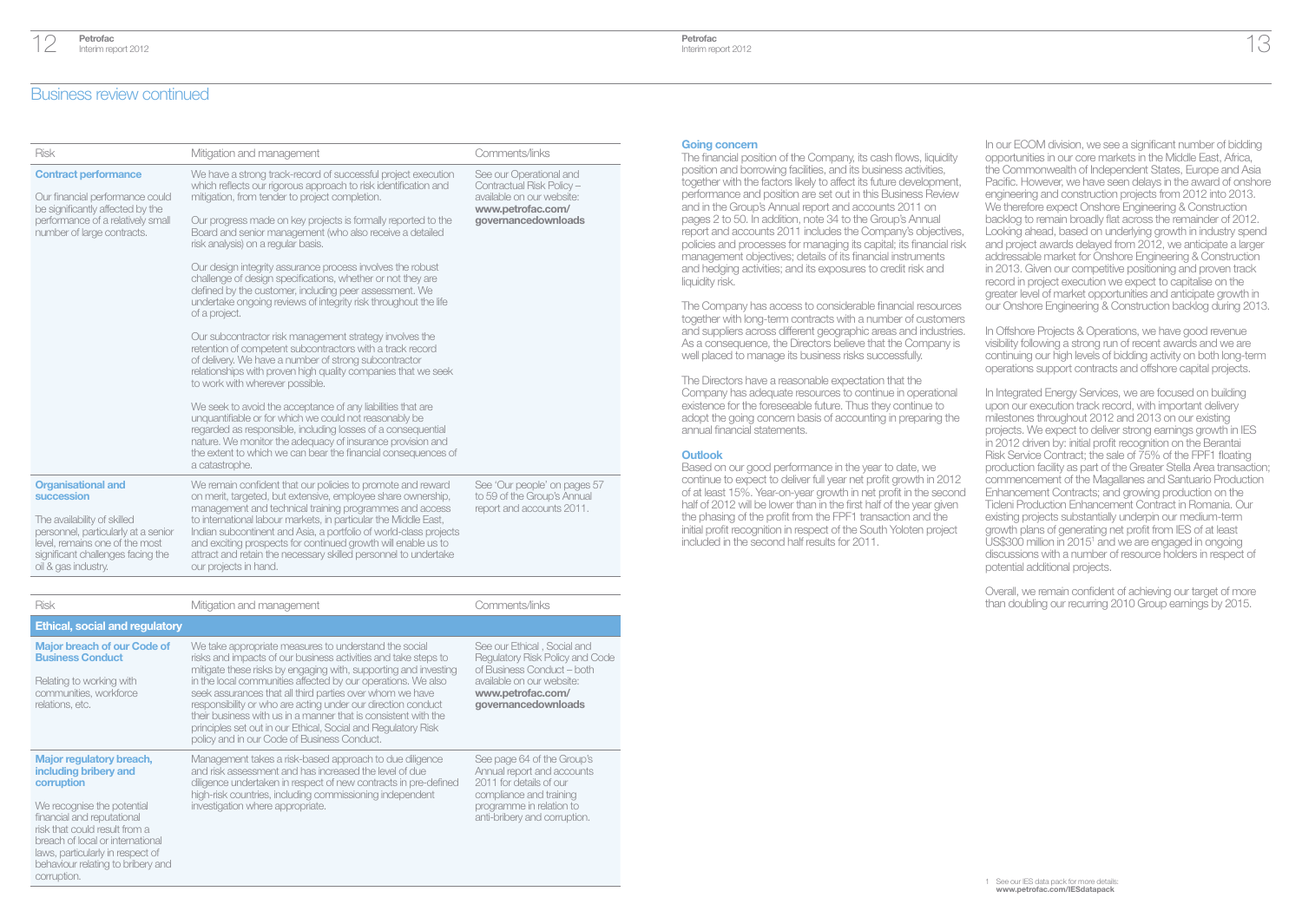# Interim condensed consolidated income statement

For the six months ended 30 June 2012

| Notes                                                        | <b>Six months</b><br>ended<br>30 June<br>2012<br><b>Unaudited</b><br><b>US\$'000</b> | Six months<br>ended<br>30 June<br>2011<br>Unaudited<br>US\$'000 | Year<br>ended<br>31 December<br>2011<br>Audited<br>US\$'000 |
|--------------------------------------------------------------|--------------------------------------------------------------------------------------|-----------------------------------------------------------------|-------------------------------------------------------------|
| Revenue<br>4                                                 | 3,241,757                                                                            | 2,711,081                                                       | 5,800,719                                                   |
| Cost of sales                                                | (2,687,528)                                                                          | (2,288,831)                                                     | (4,840,943)                                                 |
| <b>Gross profit</b>                                          | 554,229                                                                              | 422,250                                                         | 959,776                                                     |
| Selling, general and administration expenses<br>5            | (176, 384)                                                                           | (118, 199)                                                      | (283, 392)                                                  |
| Other income<br>6                                            | 45,638                                                                               | 3,069                                                           | 11,600                                                      |
| Other expenses                                               | (9,434)                                                                              | (8,660)                                                         | (5, 104)                                                    |
| Profit from operations before tax and finance income/(costs) | 414,049                                                                              | 298,460                                                         | 682,880                                                     |
| Finance costs                                                | (2, 120)                                                                             | (3,422)                                                         | (6,599)                                                     |
| Finance income                                               | 3,236                                                                                | 5,243                                                           | 7,877                                                       |
| Share of losses of associates<br>13                          | (2,629)                                                                              | (687)                                                           | (3,593)                                                     |
| Profit before tax                                            | 412,536                                                                              | 299.594                                                         | 680,565                                                     |
| 7<br>Income tax expense                                      | (88, 867)                                                                            | (53, 140)                                                       | (140,984)                                                   |
| Profit for the period                                        | 323,669                                                                              | 246,454                                                         | 539,581                                                     |
| Attributable to:<br>Petrofac Limited shareholders            | 325,264                                                                              | 246.286                                                         | 539,425                                                     |
| Non-controlling interests                                    | (1,595)                                                                              | 168                                                             | 156                                                         |
|                                                              | 323,669                                                                              | 246,454                                                         | 539,581                                                     |
| Earnings per share (US cents)<br>8                           |                                                                                      |                                                                 |                                                             |
| - Basic                                                      | 95.55                                                                                | 72.71                                                           | 159.01                                                      |
| $-$ Diluted                                                  | 94.82                                                                                | 71.84                                                           | 157.13                                                      |
|                                                              |                                                                                      |                                                                 |                                                             |

# Interim condensed consolidated statement of comprehensive income For the six months ended 30 June 2012

Petrofac Interim report 2012

| Notes                                                                                              | <b>Six months</b><br>ended<br>30 June<br>2012<br><b>Unaudited</b><br><b>US\$'000</b> | Six months<br>ended<br>30 June<br>2011<br>Unaudited<br>US\$'000 | Year<br>ended<br>31 December<br>2011<br>Audited<br>US\$'000 |
|----------------------------------------------------------------------------------------------------|--------------------------------------------------------------------------------------|-----------------------------------------------------------------|-------------------------------------------------------------|
| Profit for the period                                                                              | 323,669                                                                              | 246.454                                                         | 539,581                                                     |
| 18<br>Foreign currency translation                                                                 | (2,900)                                                                              | 9,934                                                           | (15, 927)                                                   |
| 18<br>Net losses/(gains) on cash flow hedges recycled in the period                                | 11,514                                                                               | 5,980                                                           | (3,675)                                                     |
| 18<br>Net changes in fair value of derivatives and financial assets designated as cash flow hedges | (10,590)                                                                             | 14,055                                                          | (13,590)                                                    |
| 18<br>Disposal of available-for-sale financial assets                                              |                                                                                      | (70)                                                            | (70)                                                        |
| Other comprehensive (loss)/income                                                                  | (1,976)                                                                              | 29,899                                                          | (33, 262)                                                   |
| Total comprehensive income for the period                                                          | 321,693                                                                              | 276.353                                                         | 506,319                                                     |
| Attributable to:<br>Petrofac Limited shareholders                                                  | 323,288                                                                              | 276,185                                                         | 506,163                                                     |
| Non-controlling interests                                                                          | (1,595)                                                                              | 168                                                             | 156                                                         |
|                                                                                                    | 321,693                                                                              | 276.353                                                         | 506.319                                                     |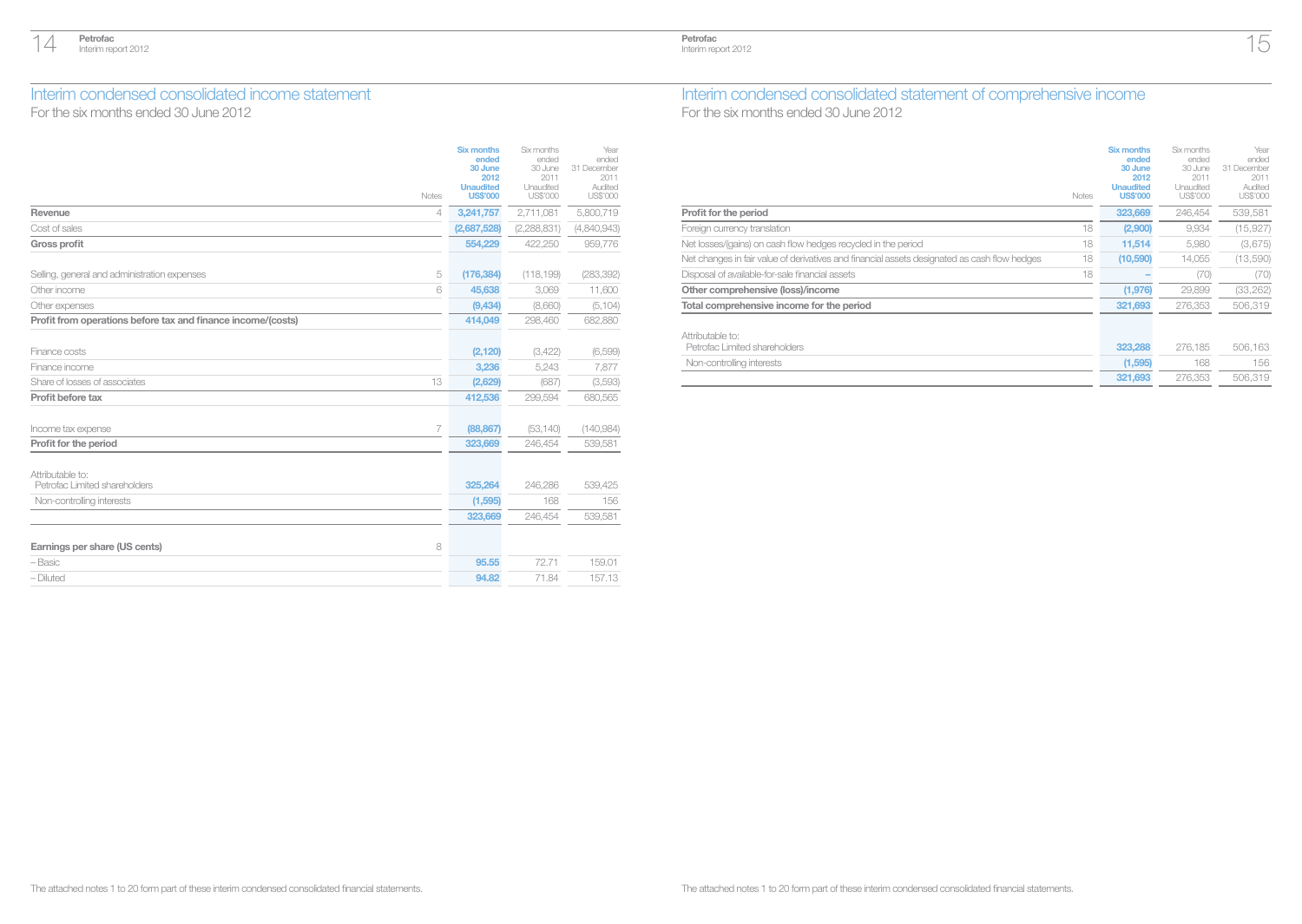

# Interim condensed consolidated statement of financial position

At 30 June 2012

|                                                                      | 30 June<br>2012                     | 30 June<br>2011          | 31 December<br>2011 |
|----------------------------------------------------------------------|-------------------------------------|--------------------------|---------------------|
| Notes                                                                | <b>Unaudited</b><br><b>US\$'000</b> | Unaudited<br>US\$'000    | Audited<br>US\$'000 |
| <b>Assets</b>                                                        |                                     |                          |                     |
| <b>Non-current assets</b>                                            |                                     |                          |                     |
| Property, plant and equipment<br>10                                  | 672,932                             | 443,767                  | 593.737             |
| 11<br>Goodwill                                                       | 120,183                             | 109,198                  | 106,681             |
| 12<br>Intangible assets                                              | 178,482                             | 91,452                   | 121,821             |
| Net investment in associates<br>13                                   | 182,734                             | 167,272                  | 164,405             |
| Long-term trade receivables<br>14                                    | 334,284                             | 79,745                   | 130,206             |
| Other financial assets                                               | 141                                 | 260                      | 9.903               |
| Deferred income tax assets                                           | 32,664                              | 29,128                   | 29,142              |
|                                                                      | 1,521,420                           | 920.822                  | 1,155,895           |
| <b>Current assets</b>                                                |                                     |                          |                     |
| Non-current asset held for sale                                      |                                     |                          | 44,330              |
| Inventories                                                          | 22,303                              | 9,562                    | 10,529              |
| Work in progress<br>15                                               | 965,252                             | 520,344                  | 612,009             |
| Trade and other receivables                                          | 1,399,250                           | 1,252,445                | 1,353,042           |
| Due from related parties<br>20                                       | 9,863                               | 330                      | 99,075              |
| Other financial assets                                               | 20,077                              | 51,982                   | 29,634              |
| Income tax receivable                                                | 8,491                               | ÷                        | 15,364              |
| Cash and short-term deposits<br>16                                   | 841,992                             | 1,848,249                | 1,572,338           |
|                                                                      | 3,267,228                           | 3.682.912                | 3.736.321           |
| <b>Total assets</b>                                                  | 4.788.648                           | 4.603.734                | 4.892.216           |
| <b>Equity and liabilities</b>                                        |                                     |                          |                     |
| <b>Equity attributable to Petrofac Limited shareholders</b>          |                                     |                          |                     |
| Share capital                                                        | 6,918                               | 6.915                    | 6.916               |
| Share premium                                                        | 3,716                               | 1,402                    | 2,211               |
| Capital redemption reserve                                           | 10,881                              | 10,881                   | 10,881              |
| Shares to be issued                                                  |                                     | 994                      |                     |
| Treasury shares<br>17                                                | (104, 948)                          | (81, 691)                | (75,686)            |
| 18<br>Other reserves                                                 | (2,450)                             | 60,533                   | 5,638               |
| Retained earnings                                                    | 1,353,912                           | 928,005                  | 1,160,776           |
|                                                                      | 1,268,029                           | 927,039                  | 1,110,736           |
| Non-controlling interests                                            | 1,282                               | 3,004                    | 3.092               |
| <b>Total equity</b>                                                  | 1,269,311                           | 930,043                  | 1,113,828           |
| <b>Non-current liabilities</b>                                       |                                     |                          |                     |
| Interest-bearing loans and borrowings                                | 1,792                               | 30.129                   | 16,450              |
| Provisions                                                           | 69,701                              | 52,214                   | 59,561              |
| Other financial liabilities                                          | 13,426                              | 10,027                   | 23,542              |
| Deferred income tax liabilities                                      | 96,539                              | 50,247                   | 59,605              |
|                                                                      | 181,458                             | 142,617                  | 159,158             |
| <b>Current liabilities</b>                                           |                                     |                          |                     |
| Trade and other payables                                             | 1,744,969                           | 1,606,204                | 1,744,182           |
| 20<br>Due to related parties                                         | 59,711                              | 18,205                   | 23,166              |
| Interest-bearing loans and borrowings                                | 64,867                              | 50,091                   | 60,711              |
| Other financial liabilities                                          | 21,854                              | 21,734                   | 31,677              |
| Liabilities directly associated with non-current asset held for sale |                                     | $\overline{\phantom{0}}$ | 5,150               |
| Income tax payable                                                   | 99,256                              | 62.964                   | 96.122              |
| Billings in excess of cost and estimated earnings                    | 279,038                             | 387,750                  | 389,404             |
| Accrued contract expenses                                            | 1,068,184                           | 1,384,126                | 1,268,818           |
|                                                                      | 3,337,879                           | 3,531,074                | 3,619,230           |
| <b>Total liabilities</b>                                             | 3,519,337                           | 3,673,691                | 3,778,388           |
| <b>Total equity and liabilities</b>                                  | 4,788,648                           | 4,603,734                | 4,892,216           |

#### Petrofac Interim report 2012

# Interim condensed consolidated statement of cash flows

For the six months ended 30 June 2012

|                                                                                                               | <b>Six months</b><br>ended | Six months<br>ended | Year<br>ended       |
|---------------------------------------------------------------------------------------------------------------|----------------------------|---------------------|---------------------|
|                                                                                                               | 30 June<br>2012            | 30 June<br>2011     | 31 December<br>2011 |
|                                                                                                               | <b>Unaudited</b>           | Unaudited           | Audited             |
| Notes                                                                                                         | <b>US\$'000</b>            | US\$'000            | US\$'000            |
| <b>Operating activities</b>                                                                                   |                            |                     |                     |
| Profit before tax                                                                                             | 412,536                    | 299,594             | 680,565             |
| Adjustments for:<br>Depreciation, amortisation and impairment                                                 | 43,422                     | 34,194              | 80.088              |
| 17<br>Share-based payments                                                                                    | 12,864                     | 9,910               | 23,056              |
| Difference between other long-term employment benefits paid<br>and amounts recognised in the income statement | 8,625                      | 5,987               | 9,450               |
| Net finance income                                                                                            | (1, 116)                   | (1,821)             | (1,278)             |
| Gain on disposal of property, plant and equipment                                                             | (43)                       |                     | (34)                |
| Gain on disposal of subsidiary<br>6                                                                           | (26, 637)                  |                     |                     |
| Fair value on initial recognition of investment in associate<br>6                                             | (9, 121)                   |                     |                     |
| Loss/(gain) on fair value changes in Seven Energy warrants                                                    | 4,428                      | (8,378)             | (5,647)             |
| Share of losses of associate                                                                                  | 2,629                      | 687                 | 3,593               |
| Other non-cash items, net                                                                                     | 4,594                      | 21.234              | 5.865               |
| Operating profit before working capital changes                                                               | 452,181                    | 361,407             | 795,658             |
| Trade and other receivables                                                                                   | (42, 153)                  | (196, 033)          | (300, 567)          |
| Work in progress                                                                                              | (385, 339)                 | 246,810             | 191,977             |
| Due from related parties                                                                                      | 89,212                     | (3)                 | (98, 748)           |
| Inventories                                                                                                   | (11, 774)                  | (2,360)             | (3, 327)            |
| Other current financial assets                                                                                | (772)                      | (6,060)             | 17,142              |
| Trade and other payables                                                                                      | 31,966                     | 609,598             | 735,124             |
| Billings in excess of cost and estimated earnings                                                             | (110, 366)                 | 209.321             | 210,975             |
| Accrued contract expenses                                                                                     | (164, 574)                 | 108,661             | (6, 647)            |
| Due to related parties                                                                                        | 36,545                     | 6.495               | 11,456              |
| Other current financial liabilities                                                                           | (1, 329)                   | (368)               | 324                 |
|                                                                                                               | (106, 403)                 | 1,337,468           | 1,553,367           |
| Long-term receivable from customers                                                                           | (204, 078)                 | (79, 745)           | (130, 206)          |
| Other non-current items, net                                                                                  | 3,705                      | 9.918               | (196)               |
| Cash (used in)/generated from operations                                                                      | (306, 776)                 | 1,267,641           | 1,422,965           |
| Interest paid                                                                                                 | (475)                      | (1, 943)            | (3, 156)            |
| Income taxes paid, net                                                                                        | (42, 430)                  | (97,903)            | (156, 848)          |
| Net cash flows (used in)/from operating activities                                                            | (349, 681)                 | 1,167,795           | 1,262,961           |

The attached notes 1 to 20 form part of these interim condensed consolidated financial statements. The attached notes 1 to 20 form part of these interim condensed consolidated financial statements.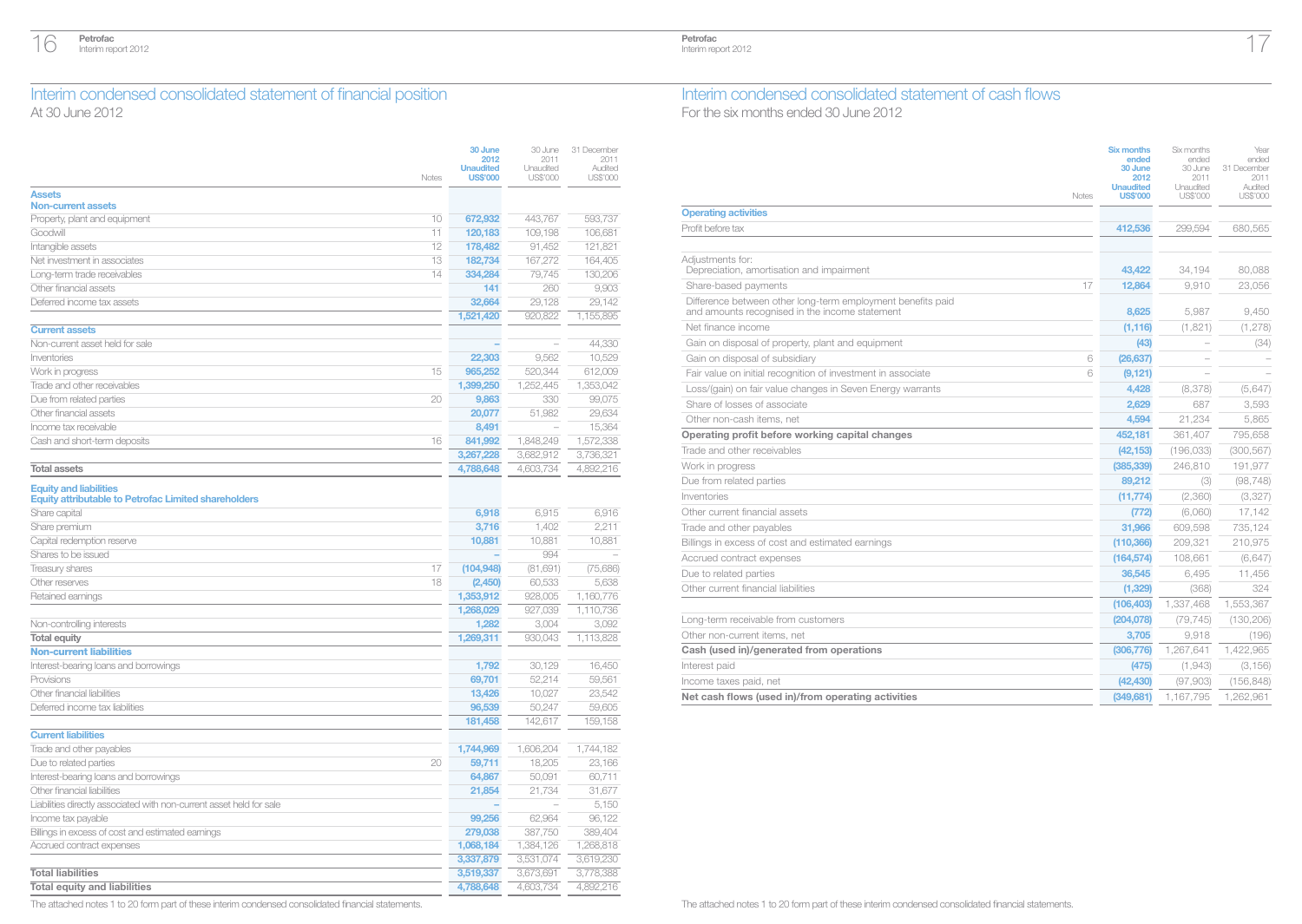

## Interim condensed consolidated statement of cash flows continued

For the six months ended 30 June 2012

| Notes                                                         | Six months<br>ended<br>30 June<br>2012<br><b>Unaudited</b><br><b>US\$'000</b> | Six months<br>ended<br>30 June<br>2011<br>Unaudited<br>US\$'000 | Year<br>ended<br>31 December<br>2011<br>Audited<br>US\$'000 |
|---------------------------------------------------------------|-------------------------------------------------------------------------------|-----------------------------------------------------------------|-------------------------------------------------------------|
| <b>Investing activities</b>                                   |                                                                               |                                                                 |                                                             |
| Purchase of property, plant and equipment<br>10               | (149, 480)                                                                    | (144, 849)                                                      | (420, 360)                                                  |
| Acquisition of subsidiaries, net of cash acquired             | (15, 490)                                                                     |                                                                 |                                                             |
| Payment of deferred consideration on acquisition              |                                                                               | (15,804)                                                        | (15,969)                                                    |
| Purchase of other intangible assets                           |                                                                               | (1,088)                                                         | (5, 722)                                                    |
| Purchase of intangible oil & gas assets                       | (54, 220)                                                                     | (11, 492)                                                       | (39, 728)                                                   |
| Investment in associates                                      |                                                                               | (50, 359)                                                       | (50, 282)                                                   |
| Proceeds from disposal of property, plant and equipment       | 43                                                                            | 829                                                             | 886                                                         |
| Proceeds from disposal of available-for-sale financial assets |                                                                               | 374                                                             | 243                                                         |
| Proceeds from disposal of subsidiary                          | 60,160                                                                        |                                                                 |                                                             |
| Interest received                                             | 3,136                                                                         | 4,484                                                           | 8,468                                                       |
| Net cash flows used in investing activities                   | (155, 851)                                                                    | (217,905)                                                       | (522, 464)                                                  |
| <b>Financing activities</b>                                   |                                                                               |                                                                 |                                                             |
| Repayment of interest-bearing loans and borrowings            | (11, 467)                                                                     | (9.646)                                                         | (19, 489)                                                   |
| Treasury shares purchased<br>17                               | (75, 276)                                                                     | (47, 387)                                                       | (49,062)                                                    |
| Equity dividends paid                                         | (127, 844)                                                                    | (101, 443)                                                      | (159,087)                                                   |
| Net cash flows used in financing activities                   | (214, 587)                                                                    | (158, 476)                                                      | (227, 638)                                                  |
| Net (decrease)/increase in cash and cash equivalents          | (720, 119)                                                                    | 791,413                                                         | 512,859                                                     |
| Net foreign exchange difference on cash and cash equivalents  | (10,648)                                                                      | (6, 856)                                                        | (11, 550)                                                   |
| Cash and cash equivalents at 1 January                        | 1,535,406                                                                     | 1,034,097                                                       | 1,034,097                                                   |
| Cash and cash equivalents at period end<br>16                 | 804,639                                                                       | 1,818,654                                                       | 1,535,406                                                   |
|                                                               |                                                                               |                                                                 |                                                             |

## Interim condensed consolidated statement of changes in equity For the six months ended 30 June 2012

Petrofac Interim report 2012

|                                                             |                                                      | Attributable to Petrofac Limited Shareholders |                                              |                                                     |                                            |                                  |                   |                                              |                             |
|-------------------------------------------------------------|------------------------------------------------------|-----------------------------------------------|----------------------------------------------|-----------------------------------------------------|--------------------------------------------|----------------------------------|-------------------|----------------------------------------------|-----------------------------|
|                                                             | <b>Issued</b><br>share<br>capital<br><b>US\$'000</b> | Share<br>premium<br><b>US\$'000</b>           | Capital<br>redemption<br>reserve<br>US\$'000 | *Treasurv<br>shares<br><b>US\$'000</b><br>(note 17) | Other<br>reserves<br>US\$'000<br>(note 18) | Retained<br>earnings<br>US\$'000 | Total<br>US\$'000 | Non-<br>controllina<br>interests<br>US\$'000 | Total<br>equity<br>US\$'000 |
| For the six months<br>ended 30 June 2012                    |                                                      |                                               |                                              |                                                     |                                            |                                  |                   |                                              |                             |
| Balance at 1 January 2012                                   | 6.916                                                | 2.211                                         | 10.881                                       | (75.686)                                            | 5.638                                      | 1,160,776                        | 1,110,736         | 3.092                                        | 1,113,828                   |
| Profit for the period                                       |                                                      |                                               |                                              |                                                     |                                            | 325,264                          | 325,264           | (1,595)                                      | 323,669                     |
| Other comprehensive income                                  |                                                      |                                               |                                              |                                                     | (1,976)                                    |                                  | (1,976)           |                                              | (1,976)                     |
| Total comprehensive income                                  |                                                      |                                               |                                              |                                                     | (1,976)                                    | 325,264                          | 323,288           | (1,595)                                      | 321,693                     |
| Share-based payments charge<br>(note $17$ )                 |                                                      |                                               |                                              |                                                     | 12.864                                     |                                  | 12.864            |                                              | 12.864                      |
| Shares vested during the period<br>(note 17)                |                                                      |                                               |                                              | 46.014                                              | (40, 769)                                  | (5, 245)                         |                   |                                              |                             |
| Transfer to reserve for share-based<br>payments (note 17)   |                                                      |                                               |                                              |                                                     | 20,470                                     |                                  | 20.470            |                                              | 20,470                      |
| Income tax on share-based<br>payments reserve               |                                                      |                                               |                                              |                                                     | 1.323                                      |                                  | 1.323             |                                              | 1,323                       |
| Treasury shares purchased (note 17)                         |                                                      |                                               |                                              | (75, 276)                                           |                                            |                                  | (75, 276)         |                                              | (75, 276)                   |
| Shares issued as payment of<br>consideration on acquisition | $\overline{c}$                                       | 1.505                                         |                                              |                                                     |                                            |                                  | 1,507             |                                              | 1,507                       |
| Dividends (note 9)                                          |                                                      |                                               |                                              |                                                     |                                            | (126, 883)                       | (126, 883)        |                                              | (126, 883)                  |
| Movement in non-controlling interests                       |                                                      |                                               |                                              |                                                     |                                            |                                  |                   | (215)                                        | (215)                       |
| Balance at 30 June 2012<br>(unaudited)                      | 6,918                                                | 3.716                                         | 10,881                                       | (104, 948)                                          |                                            | (2,450) 1,353,912 1,268,029      |                   |                                              | 1.282 1.269.311             |

\*Shares held by Petrofac Employee Benefit Trust and Petrofac Joint Venture Companies Employee Benefit Trust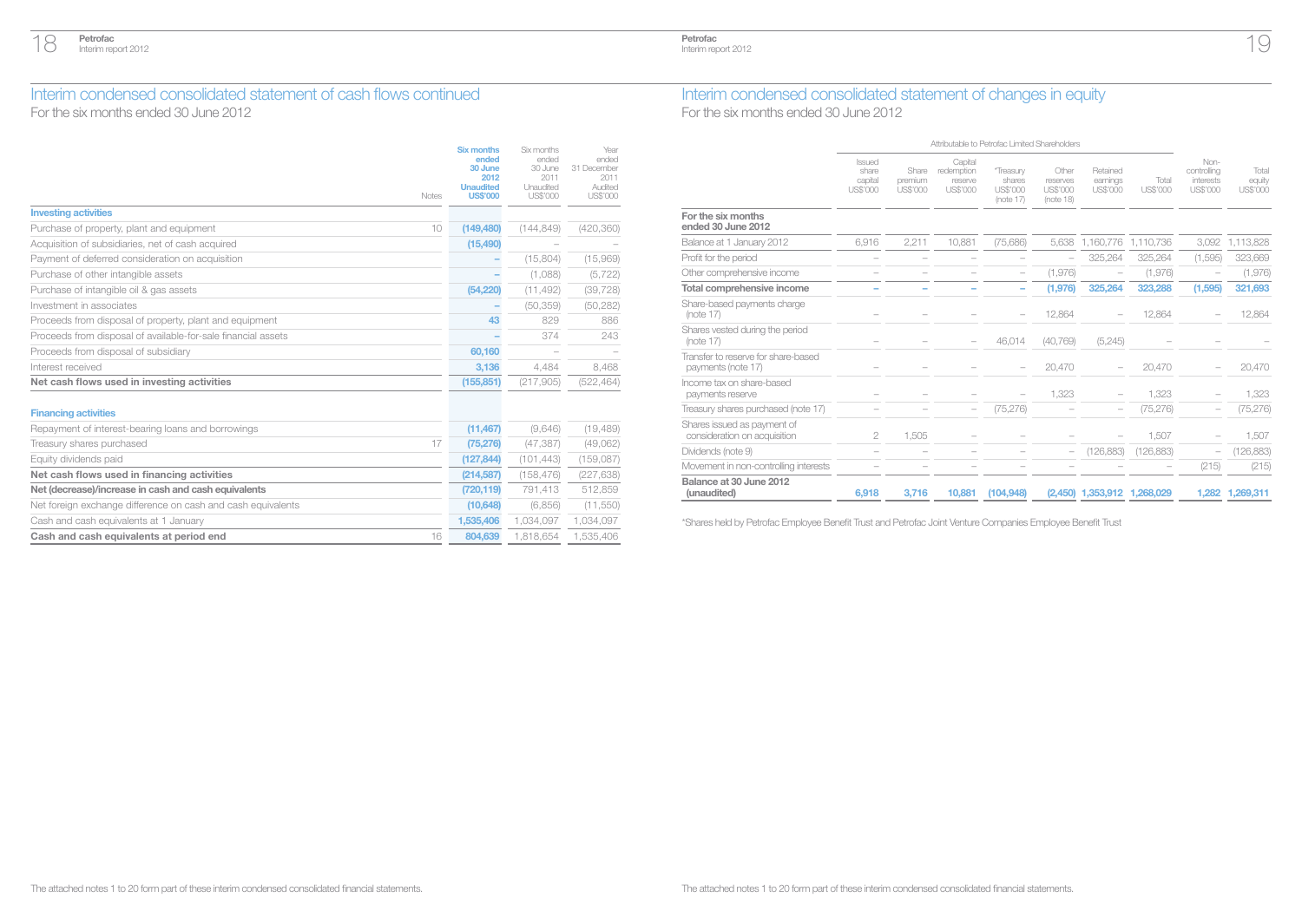

# Interim condensed consolidated statement of changes in equity continued

For the six months ended 30 June 2012

|                                                                   |                                               |                                     |                                              | Attributable to Fetrolac Lifflited of later loiders. |                                                        |                                                   |                                  |                   |                                              |                             |
|-------------------------------------------------------------------|-----------------------------------------------|-------------------------------------|----------------------------------------------|------------------------------------------------------|--------------------------------------------------------|---------------------------------------------------|----------------------------------|-------------------|----------------------------------------------|-----------------------------|
|                                                                   | <b>Issued</b><br>share<br>capital<br>US\$'000 | Share<br>premium<br><b>US\$'000</b> | Capital<br>redemption<br>reserve<br>US\$'000 | Shares to<br>be issued<br>US\$'000                   | *Treasury<br>shares<br><b>US\$'000</b><br>(note $17$ ) | Other<br>reserves<br><b>US\$'000</b><br>(note 18) | Retained<br>earnings<br>US\$'000 | Total<br>US\$'000 | Non-<br>controlling<br>interests<br>US\$'000 | Total<br>equity<br>US\$'000 |
| For the six months<br>ended 30 June 2011                          |                                               |                                     |                                              |                                                      |                                                        |                                                   |                                  |                   |                                              |                             |
| Balance at<br>1 January 2011                                      | 6,914                                         | 992                                 | 10,881                                       | 994                                                  | (65, 317)                                              | 34,728                                            | 787,270                          | 776,462           | 2,592                                        | 779,054                     |
| Profit for the period                                             |                                               |                                     |                                              |                                                      |                                                        |                                                   | 246,286                          | 246,286           | 168                                          | 246,454                     |
| Other comprehensive<br>income                                     |                                               |                                     |                                              |                                                      |                                                        | 29.899                                            |                                  | 29.899            |                                              | 29,899                      |
| Total comprehensive<br>income                                     |                                               |                                     |                                              |                                                      |                                                        | 29.899                                            | 246,286                          | 276,185           | 168                                          | 276,353                     |
| Share-based payments<br>charge (note 17)                          |                                               |                                     |                                              |                                                      |                                                        | 9,910                                             |                                  | 9,910             |                                              | 9,910                       |
| Shares vested during the<br>period                                |                                               |                                     |                                              |                                                      | 31,013                                                 | (27, 250)                                         | (3,763)                          |                   |                                              |                             |
| Transfer to reserve<br>for share-based<br>payments (note 17)      |                                               |                                     |                                              |                                                      |                                                        | 16,906                                            |                                  | 16,906            |                                              | 16,906                      |
| Income tax on share<br>based payments<br>reserve                  |                                               |                                     |                                              |                                                      |                                                        | (3,660)                                           |                                  | (3,660)           |                                              | (3,660)                     |
| <b>Treasury shares</b><br>purchased (note 17)                     |                                               |                                     |                                              |                                                      | (47, 387)                                              |                                                   |                                  | (47, 387)         |                                              | (47, 387)                   |
| Shares issued as<br>payment of<br>consideration on<br>acquisition | 1                                             | 410                                 |                                              |                                                      |                                                        |                                                   |                                  | 411               |                                              | 411                         |
| Dividends (note 9)                                                |                                               |                                     |                                              |                                                      |                                                        | $\overline{\phantom{0}}$                          | (101, 788)                       | (101, 788)        | $\overline{\phantom{0}}$                     | (101, 788)                  |
| Movement in non-<br>controlling interests                         |                                               |                                     |                                              |                                                      |                                                        |                                                   |                                  |                   | 244                                          | 244                         |
| Balance at 30 June 2011<br>(unaudited)                            | 6,915                                         | 1,402                               | 10,881                                       | 994                                                  | (81, 691)                                              | 60,533                                            | 928,005                          | 927.039           | 3,004                                        | 930,043                     |

\*Shares held by Petrofac Employee Benefit Trust and Petrofac Joint Venture Companies Employee Benefit Trust \*Shares held by Petrofac Employee Benefit Trust and Petrofac Joint Venture Companies Employee Benefit Trust

## Interim condensed consolidated statement of changes in equity continued For the six months ended 30 June 2012

Petrofac Interim report 2012

|                                         |                                    | Attributable to Petrofac Limited Shareholders |                                                   |                                         |                   |                                              |                             |                                                              |                                        |                                     |                                                     | Attributable to Petrofac Limited Shareholders |                                              |                                            |                                  |                   |                                                     |                             |
|-----------------------------------------|------------------------------------|-----------------------------------------------|---------------------------------------------------|-----------------------------------------|-------------------|----------------------------------------------|-----------------------------|--------------------------------------------------------------|----------------------------------------|-------------------------------------|-----------------------------------------------------|-----------------------------------------------|----------------------------------------------|--------------------------------------------|----------------------------------|-------------------|-----------------------------------------------------|-----------------------------|
| Capital<br>mption<br>eserve<br>\$\$'000 | Shares to<br>be issued<br>US\$'000 | *Treasury<br>shares<br>US\$'000<br>(note 17)  | Other<br>reserves<br><b>US\$'000</b><br>(note 18) | Retained<br>earnings<br><b>US\$'000</b> | Total<br>US\$'000 | Non-<br>controlling<br>interests<br>US\$'000 | Total<br>equity<br>US\$'000 |                                                              | Issued<br>share<br>capital<br>US\$'000 | Share<br>premium<br><b>US\$'000</b> | Capital<br>redemption<br>reserve<br><b>US\$'000</b> | Shares to<br>be issued<br><b>US\$'000</b>     | *Treasury<br>shares<br>US\$'000<br>(note 17) | Other<br>reserves<br>US\$'000<br>(note 18) | Retained<br>earnings<br>US\$'000 | Total<br>US\$'000 | Non-<br>controlling<br>interests<br><b>US\$'000</b> | Total<br>equity<br>US\$'000 |
|                                         |                                    |                                               |                                                   |                                         |                   |                                              |                             | For the year ended<br>31 December 2011                       |                                        |                                     |                                                     |                                               |                                              |                                            |                                  |                   |                                                     |                             |
| 0.881                                   | 994                                | (65, 317)                                     | 34.728                                            | 787.270                                 | 776,462           | 2,592                                        | 779,054                     | Balance at<br>1 January 2011                                 | 6.914                                  | 992                                 | 10.881                                              | 994                                           | (65, 317)                                    | 34,728                                     | 787.270                          | 776,462           | 2,592                                               | 779,054                     |
|                                         |                                    |                                               |                                                   | 246,286                                 | 246,286           | 168                                          | 246,454                     | Profit for the year                                          |                                        |                                     |                                                     |                                               |                                              |                                            | 539,425                          | 539,425           | 156                                                 | 539,581                     |
|                                         |                                    | $\overline{\phantom{m}}$                      | 29,899                                            | $\overline{\phantom{a}}$                | 29,899            |                                              | 29,899                      | Other comprehensive<br>income                                |                                        |                                     |                                                     |                                               | $\overline{\phantom{m}}$                     | (33, 262)                                  | $\overline{\phantom{m}}$         | (33, 262)         | $-$                                                 | (33, 262)                   |
|                                         |                                    |                                               | 29.899                                            | 246,286                                 | 276,185           | 168                                          | 276,353                     | Total comprehensive<br>income                                |                                        |                                     |                                                     |                                               |                                              | (33, 262)                                  | 539,425                          | 506,163           | 156                                                 | 506,319                     |
|                                         |                                    |                                               | 9,910                                             |                                         | 9,910             |                                              | 9,910                       | Shares issued as<br>payment of deferred<br>consideration on  |                                        |                                     |                                                     |                                               |                                              |                                            |                                  |                   |                                                     |                             |
|                                         |                                    | 31,013                                        | (27, 250)                                         | (3,763)                                 |                   |                                              |                             | acquisition                                                  | 2                                      | 1,219                               |                                                     | (994)                                         |                                              |                                            |                                  | 227               |                                                     | 227                         |
|                                         |                                    |                                               |                                                   |                                         |                   |                                              |                             | Share-based payments<br>charge (note 17)                     |                                        |                                     |                                                     |                                               |                                              | 23,056                                     |                                  | 23,056            |                                                     | 23,056                      |
|                                         |                                    |                                               | 16,906                                            | $\overline{\phantom{a}}$                | 16,906            | $\overline{\phantom{a}}$                     | 16,906                      | Shares vested during<br>the year                             |                                        |                                     |                                                     |                                               | 38,693                                       | (33, 776)                                  | (4, 917)                         |                   |                                                     |                             |
|                                         |                                    |                                               | (3,660)                                           | $\overline{\phantom{a}}$                | (3,660)           |                                              | (3,660)                     | Transfer to reserve<br>for share-based<br>payments (note 17) |                                        |                                     |                                                     |                                               |                                              | 17,974                                     |                                  | 17,974            | $\overline{\phantom{0}}$                            | 17,974                      |
|                                         |                                    | (47, 387)                                     |                                                   |                                         | (47, 387)         | $\hspace{0.1mm}-\hspace{0.1mm}$              | (47, 387)                   | <b>Treasury shares</b><br>purchased (note 17)                |                                        |                                     |                                                     |                                               | (49,062)                                     | $\overline{\phantom{a}}$                   |                                  | (49,062)          | $\overline{\phantom{0}}$                            | (49,062)                    |
|                                         |                                    |                                               |                                                   |                                         | 411               |                                              | 411                         | Income tax on share<br>based payments<br>reserve             |                                        |                                     |                                                     |                                               |                                              | (3,082)                                    |                                  | (3,082)           |                                                     | (3,082)                     |
|                                         |                                    |                                               | $\overline{\phantom{a}}$                          | (101, 788)                              | (101, 788)        |                                              | $-$ (101,788)               | Dividends (note 9)                                           |                                        |                                     |                                                     |                                               |                                              |                                            | (161,002)                        | (161,002)         | $\overline{\phantom{0}}$                            | (161,002)                   |
|                                         |                                    |                                               |                                                   |                                         |                   | 244                                          | 244                         | Movement in non-<br>controlling interests                    |                                        |                                     |                                                     |                                               |                                              |                                            |                                  |                   | 344                                                 | 344                         |
| 0.881                                   | 994                                | (81.691)                                      | 60.533                                            | 928,005                                 | 927,039           | 3.004                                        | 930.043                     | Balance at 31 December<br>2011 (audited)                     | 6,916                                  | 2,211                               | 10.881                                              | $\overline{\phantom{a}}$                      | (75.686)                                     | 5.638                                      | 1.160.776 1.110.736              |                   | 3.092                                               | 1,113,828                   |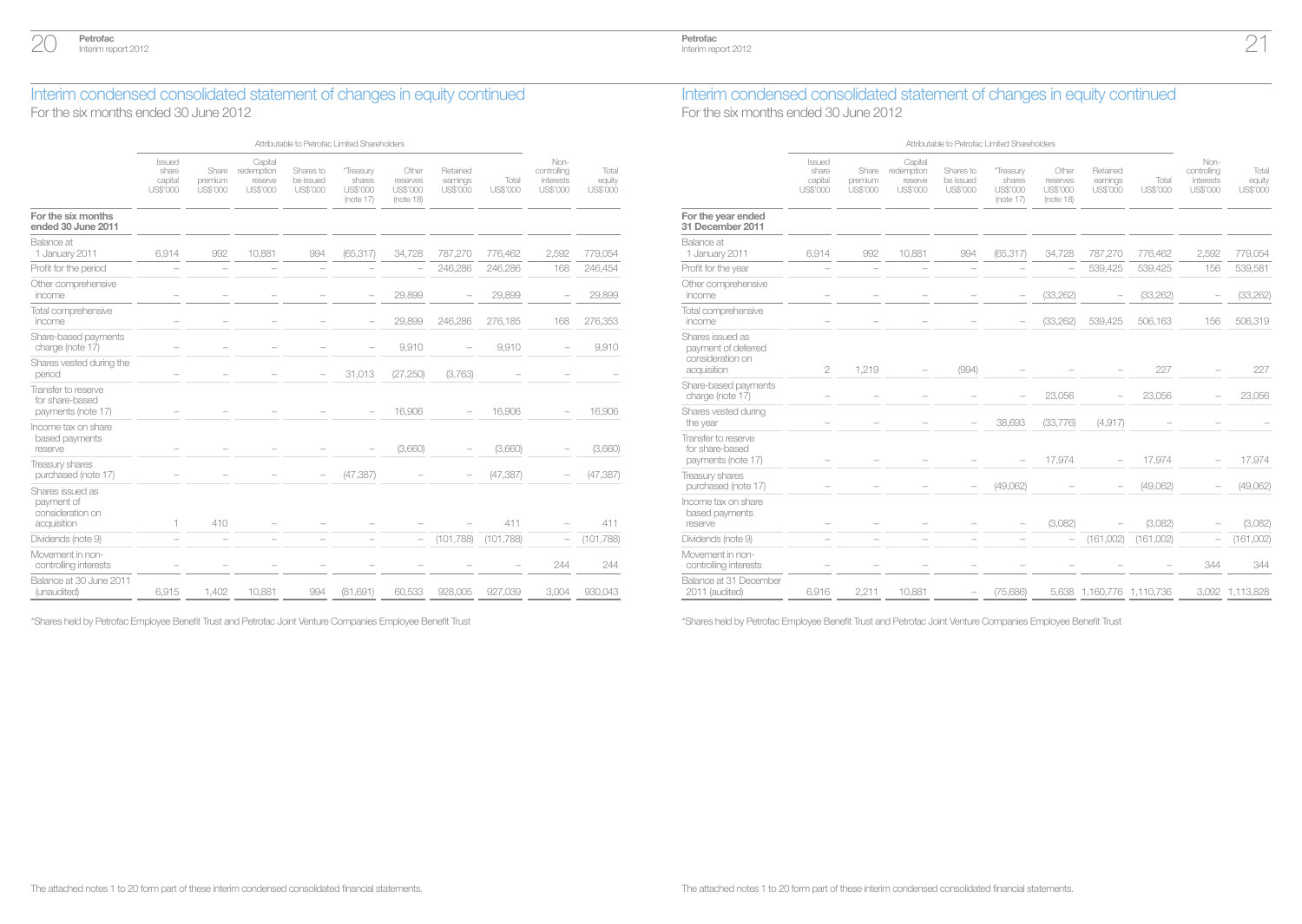Petrofac Interim report 2012

3 Segment information continued

## Notes to the interim condensed consolidated financial statements

For the six months ended 30 June 2012

#### 1 Corporate information

Petrofac Limited is a limited liability company registered and domiciled in Jersey under the Companies (Jersey) Law 1991 and is the holding company for the international group of Petrofac subsidiaries (together "the Group"). The Group's principal activity is the provision of services to the oil & gas production and processing industry. The interim condensed consolidated financial statements of the Group for the six months ended 30 June 2012 were authorised for issue in accordance with a resolution of the Board of Directors on 10 August 2012.

#### 2 Basis of preparation and accounting policies Basis of preparation

The interim condensed consolidated financial statements have been prepared on a historical cost basis, except for derivative financial instruments and available-for-sale financial assets that have been measured at fair value. The presentation currency of the interim condensed consolidated financial statements is United States dollars (US\$) and all values in the interim condensed consolidated financial statements are rounded to the nearest thousand dollars (US\$'000) except where otherwise stated.

#### Statement of compliance

The interim condensed consolidated financial statements of Petrofac Limited and all its subsidiaries for the six months ended 30 June 2012 have been prepared in accordance with IAS 34 'Interim Financial Statements' and applicable requirements of Jersey law. They do not include all of the information and disclosures required in the annual financial statements and should be read in conjunction with the consolidated financial statements of the Group as at and for the year ended 31 December 2011. Certain comparative information has been restated in the current period presentation as outlined below.

#### **Restatements**

The following restatements were made in the 2011 comparatives:

• the segment information for the period ended 30 June 2011 has been restated to reflect a Group reorganisation that took place in late 2011 and now includes four revised reporting segments, Onshore Engineering & Construction, Offshore Projects & Operations, Engineering & Consulting Services and Integrated Energy Services (see note 3 for details).

#### Accounting policies

The accounting policies and methods of computation adopted in the preparation of these interim condensed consolidated financial statements are consistent with those followed in the preparation of the Group's financial statements for the year ended 31 December 2011, except as noted below.

The Group has adopted new and revised Standards and Interpretations issued by the International Accounting Standards Board (IASB) and the International Financial Reporting Interpretations Committee (IFRIC) of the IASB that are relevant to its operations and effective for accounting periods beginning on or after 1 January 2012. The principal effects of the adoption of the relevant new and amended standards and interpretations are discussed below:

#### IFRS 7 – Disclosures – Transfers of financial assets (Amendment)

The IASB issued an amendment to IFRS 7 that enhances disclosures for financial assets. These disclosures relate to assets transferred (as defined in IAS 39). If the assets transferred are not derecognised entirely in the financial statements, an entity has to disclose information that enables users of financial statements to understand the relationship between those assets which are not derecognised and their associated liabilities. If those assets are derecognised entirely, but the entity retains a continuing involvement, disclosures have to be provided that enable users of financial statements to evaluate the nature of and risks associated with the entity's continuing involvement in those derecognised assets. This amendment did not have any impact on the accounting policies, financial position or performance of the Group.

#### 3 Segment information

The following tables represent revenue and profit information relating to the Group's four reporting segments for the six months ended 30 June 2012 which comprises of the following:

Onshore Engineering & Construction which provides engineering, procurement and construction project execution services to the onshore oil & gas industry.

Offshore Projects & Operations which provides offshore engineering, operations and maintenance on and offshore and engineering, procurement and construction project execution services to the offshore oil & gas industry.

Engineering & Consulting Services which provides technical engineering, consultancy, conceptual design, front end engineering and design (FEED) and project management consultancy (PMC) across all sectors including renewables and carbon capture.

Integrated Energy Services which co-invests with partners in oil & gas production, processing and transportation assets, provides production improvement services under value aligned commercial structures and oil & gas related technical competency training and consultancy services.

Management separately monitors the trading results of its four reporting segments for the purpose of making an assessment of their performance and making decisions about how resources are allocated to them. Each segment's performance is measured based on its profitability which is reflected in a manner consistent with the results shown below. However certain shareholder service related overheads, Group financing and consolidation adjustments are managed at corporate level and are not allocated to reporting segments.

| $\bullet$ ocyment imorniauon $\circ$ oniaidod                                 | Onshore<br>Engineering &<br>Construction<br>US\$'000 | Offshore<br>Projects &<br>Operations<br>US\$'000 | Engineering<br>& Consulting<br>Services<br>US\$'000 | Integrated<br>Energy<br>Services<br>US\$'000 | Corporate &<br>others<br>US\$'000 | Consolidation<br>adiustments<br>& eliminations<br>US\$'000 | Total<br><b>US\$'000</b> |
|-------------------------------------------------------------------------------|------------------------------------------------------|--------------------------------------------------|-----------------------------------------------------|----------------------------------------------|-----------------------------------|------------------------------------------------------------|--------------------------|
| Six months ended 30 June 2012 (unaudited)                                     |                                                      |                                                  |                                                     |                                              |                                   |                                                            |                          |
| Revenue                                                                       |                                                      |                                                  |                                                     |                                              |                                   |                                                            |                          |
| External sales                                                                | 2,365,099                                            | 546,703                                          | 41,987                                              | 318,500                                      |                                   | (30, 532)                                                  | 3,241,757                |
| Inter-segment sales                                                           | 16,206                                               | 115,034                                          | 61,803                                              | 4,191                                        | $\qquad \qquad -$                 | (197, 234)                                                 |                          |
| <b>Total revenue</b>                                                          | 2,381,305                                            | 661,737                                          | 103,790                                             | 322,691                                      | -                                 | (227,766)                                                  | 3,241,757                |
| Segment results                                                               | 298,110                                              | 41,486                                           | 4,772                                               | 93,079                                       | (231)                             | (18, 845)                                                  | 418,371                  |
| Unallocated corporate costs                                                   |                                                      |                                                  |                                                     |                                              | (4, 322)                          |                                                            | (4,322)                  |
| Profit/(loss) before tax and finance income/(costs)                           | 298,110                                              | 41,486                                           | 4,772                                               | 93,079                                       | (4, 553)                          | (18, 845)                                                  | 414,049                  |
| Share of losses of associates                                                 |                                                      |                                                  |                                                     | (2,629)                                      |                                   |                                                            | (2,629)                  |
| Finance costs                                                                 |                                                      | (55)                                             |                                                     | (1,721)                                      | (2, 156)                          | 1,812                                                      | (2, 120)                 |
| Finance income                                                                | 4,007                                                | 173                                              | 36                                                  | 18                                           | 3,228                             | (4,226)                                                    | 3,236                    |
| Profit/(loss) before income tax                                               | 302,117                                              | 41,604                                           | 4,808                                               | 88,747                                       | (3,481)                           | (21, 259)                                                  | 412,536                  |
| Income tax (expense)                                                          | (51,509)                                             | (10,894)                                         | (1,434)                                             | (23, 721)                                    | (1,309)                           |                                                            | (88, 867)                |
| Non-controlling interests                                                     |                                                      |                                                  | 1,595                                               |                                              |                                   |                                                            | 1,595                    |
| Profit/(loss) for the period attributable<br>to Petrofac Limited shareholders | 250,608                                              | 30.710                                           | 4.969                                               | 65,026                                       | (4,790)                           | (21, 259)                                                  | 325,264                  |

#### Other segment information

| Depreciation, amortisation and write-offs | 19.290 | 1.759 | 2.932            | 20.004 | 297   | (860)                           | 43.422 |
|-------------------------------------------|--------|-------|------------------|--------|-------|---------------------------------|--------|
| Other long-term employment benefits       | 9.005  | 184   | $\hspace{0.1mm}$ | 285    | 89    | $\hspace{0.1mm}-\hspace{0.1mm}$ | 9.563  |
| Share-based payments                      | 6.138  | 1.425 | 459              | 2.510  | 2.332 | $\hspace{0.05cm}$               | 12.864 |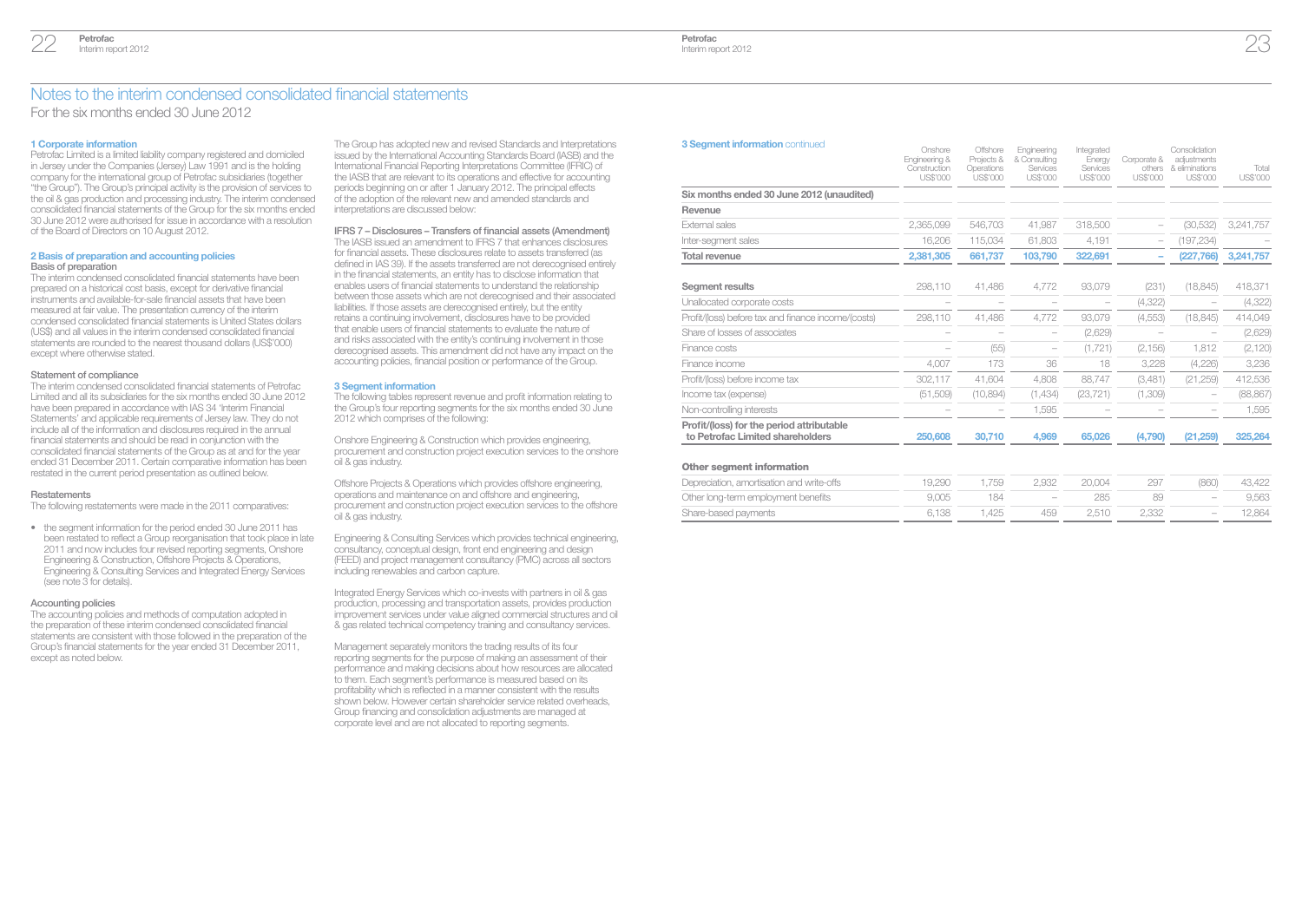For the six months ended 30 June 2012

| <b>3 Seament information continued</b>                                        | Onshore<br>Engineering &<br>Construction<br>US\$'000 | Offshore<br>Projects &<br>Operations<br><b>US\$'000</b> | Engineering<br>& Consultina<br>Services<br><b>US\$'000</b> | Integrated<br>Energy<br>Services<br><b>US\$'000</b> | Corporate &<br><b>US\$'000</b> | Consolidation<br>adiustments<br>others & eliminations<br>US\$'000 | Total<br>US\$'000 | <b>3 Seament information continued</b>  |
|-------------------------------------------------------------------------------|------------------------------------------------------|---------------------------------------------------------|------------------------------------------------------------|-----------------------------------------------------|--------------------------------|-------------------------------------------------------------------|-------------------|-----------------------------------------|
| Six months ended 30 June 2011                                                 |                                                      |                                                         |                                                            |                                                     |                                |                                                                   |                   | Year ended 31 December 2011 (           |
| (unaudited & restated)                                                        |                                                      |                                                         |                                                            |                                                     |                                |                                                                   |                   | Revenue                                 |
| Revenue                                                                       |                                                      |                                                         |                                                            |                                                     |                                |                                                                   |                   | <b>External sales</b>                   |
| <b>External sales</b>                                                         | 1.875.561                                            | 558.111                                                 | 27,170                                                     | 250,239                                             |                                | $\overline{\phantom{0}}$                                          | 2,711,081         | Inter-segment sales                     |
| Inter-segment sales                                                           | 28,167                                               | 22,931                                                  | 69,015                                                     | 6.496                                               | $\qquad \qquad -$              | (126, 609)                                                        |                   | <b>Total revenue</b>                    |
| <b>Total revenue</b>                                                          | 1,903,728                                            | 581.042                                                 | 96,185                                                     | 256,735                                             |                                | (126, 609)                                                        | 2,711,081         |                                         |
|                                                                               |                                                      |                                                         |                                                            |                                                     |                                |                                                                   |                   | Seament results                         |
| Seament results                                                               | 235,810                                              | 39,234                                                  | 16,487                                                     | 20,918                                              | (420)                          | (8,353)                                                           | 303,676           | Unallocated corporate costs             |
| Unallocated corporate costs                                                   |                                                      |                                                         |                                                            |                                                     | (5,216)                        | $\qquad \qquad -$                                                 | (5,216)           | Profit/(loss) before tax and finance in |
| Profit/(loss) before tax and finance income/(costs)                           | 235,810                                              | 39,234                                                  | 16,487                                                     | 20,918                                              | (5,636)                        | (8,353)                                                           | 298,460           | Share of losses of associates           |
| Share of losses of associates                                                 |                                                      |                                                         |                                                            | (687)                                               |                                |                                                                   | (687)             | Finance costs                           |
| Finance costs                                                                 |                                                      | (28)                                                    |                                                            | (1,837)                                             | (1,763)                        | 206                                                               | (3,422)           | Finance income                          |
| Finance income                                                                | 4.891                                                | 209                                                     | 14                                                         | 201                                                 | 438                            | (510)                                                             | 5,243             | Profit/(loss) before income tax         |
| Profit/(loss) before income tax                                               | 240,701                                              | 39.415                                                  | 16,501                                                     | 18.595                                              | (6,961)                        | (8,657)                                                           | 299,594           | Income tax (expense)/benefit            |
| Income tax (expense)/income                                                   | (34, 584)                                            | (7,646)                                                 | (1,706)                                                    | (12, 559)                                           | 3,355                          |                                                                   | (53, 140)         | Non-controlling interests               |
| Non-controlling interests                                                     | (168)                                                |                                                         |                                                            |                                                     |                                |                                                                   | (168)             | Profit/(loss) for the year attributa    |
| Profit/(loss) for the period attributable<br>to Petrofac Limited shareholders | 205,949                                              | 31.769                                                  | 14,795                                                     | 6,036                                               | (3,606)                        | (8,657)                                                           | 246,286           | to Petrofac Limited shareholde          |
|                                                                               |                                                      |                                                         |                                                            |                                                     |                                |                                                                   |                   | Other segment information               |
| Other segment information                                                     |                                                      |                                                         |                                                            |                                                     |                                |                                                                   |                   | Depreciation and amortisation           |
| Depreciation and amortisation                                                 | 12,642                                               | 2,027                                                   | 1.775                                                      | 17.835                                              | 245                            | (330)                                                             | 34,194            | Other lengt crop employment benef       |

| Depreciation and amortisation       |       | 12.642 2.027 |                                 | 1.775 17.835                | 245  |        | (330) 34,194 |
|-------------------------------------|-------|--------------|---------------------------------|-----------------------------|------|--------|--------------|
| Other long-term employment benefits | 7.728 | 169          | the contract of the contract of | - 340                       | - 50 | $\sim$ | 8.287        |
| Share-based payments                |       |              |                                 | 5.356 1.114 326 1.448 1.666 |      |        | $-$ 9,910    |

| <u>J Jeghnent Innonnation commerce</u>                                      | Onshore<br>Engineering &<br>Construction<br>US\$'000 | Offshore<br>Projects &<br>Operations<br>US\$'000 | Enaineerina<br>& Consultina<br>Services<br>US\$'000 | Integrated<br>Energy<br>Services<br>US\$'000 | Corporate &<br>others<br><b>US\$'000</b> | Consolidation<br>adiustments<br>& eliminations<br>US\$'000 | Total<br>US\$'000 |
|-----------------------------------------------------------------------------|------------------------------------------------------|--------------------------------------------------|-----------------------------------------------------|----------------------------------------------|------------------------------------------|------------------------------------------------------------|-------------------|
| Year ended 31 December 2011 (audited)                                       |                                                      |                                                  |                                                     |                                              |                                          |                                                            |                   |
| Revenue                                                                     |                                                      |                                                  |                                                     |                                              |                                          |                                                            |                   |
| External sales                                                              | 4,068,324                                            | 1,164,565                                        | 64,391                                              | 503,439                                      |                                          |                                                            | 5,800,719         |
| Inter-segment sales                                                         | 77,894                                               | 86,787                                           | 143,775                                             | 15,417                                       |                                          | (323, 873)                                                 |                   |
| <b>Total revenue</b>                                                        | 4,146,218                                            | 1,251,352                                        | 208,166                                             | 518,856                                      |                                          | (323, 873)                                                 | 5,800,719         |
| Segment results                                                             | 553.797                                              | 56,930                                           | 32,930                                              | 57,024                                       | (420)                                    | (7, 517)                                                   | 692,744           |
| Unallocated corporate costs                                                 |                                                      |                                                  |                                                     |                                              | (9,864)                                  |                                                            | (9,864)           |
| Profit/(loss) before tax and finance income/(costs)                         | 553.797                                              | 56,930                                           | 32,930                                              | 57,024                                       | (10, 284)                                | (7, 517)                                                   | 682,880           |
| Share of losses of associates                                               |                                                      |                                                  |                                                     | (3,593)                                      |                                          |                                                            | (3,593)           |
| Finance costs                                                               | (1,450)                                              | (1,292)                                          |                                                     | (3, 180)                                     | (2,921)                                  | 2,244                                                      | (6,599)           |
| Finance income                                                              | 8,375                                                | 212                                              | 58                                                  | 357                                          | 1,807                                    | (2,932)                                                    | 7,877             |
| Profit/(loss) before income tax                                             | 560,722                                              | 55,850                                           | 32,988                                              | 50,608                                       | (11,398)                                 | (8,205)                                                    | 680,565           |
| Income tax (expense)/benefit                                                | (97, 734)                                            | (12, 323)                                        | (2, 170)                                            | (27,983)                                     | 1,415                                    | (2, 189)                                                   | (140,984)         |
| Non-controlling interests                                                   | (156)                                                |                                                  |                                                     |                                              |                                          |                                                            | (156)             |
| Profit/(loss) for the year attributable<br>to Petrofac Limited shareholders | 462.832                                              | 43,527                                           | 30.818                                              | 22.625                                       | (9,983)                                  | (10, 394)                                                  | 539,425           |

#### Other segment information

Petrofac Interim report 2012

| Depreciation and amortisation       |            |  | 31,097  4,496  6,756  36,506  1,378  (145)  80,088 |  |
|-------------------------------------|------------|--|----------------------------------------------------|--|
| Other long-term employment benefits | 12.013 352 |  | - 396 100 - 12.861                                 |  |
| Share-based payments                |            |  | 11.863 2.521 774 3.674 4.224 - 23.056              |  |

The significant movements in total Group assets as at 30 June 2012 compared with total assets as at 31 December 2011 are primarily in the following segments:

|                                     | Onshore<br>Engineering &<br>Construction<br>US\$'000 | Integrated<br>Energy<br>Services<br>US\$'000 |
|-------------------------------------|------------------------------------------------------|----------------------------------------------|
| Total assets as at 30 June 2012     | 2.510.680                                            | 1.457.628                                    |
| Total assets as at 31 December 2011 | 2.712.072 1.010.686                                  |                                              |

• the decrease in Onshore Engineering & Construction segment assets during the period reflects net movements in cash advances from customers and other long-term contract working capital balances

• the increase in Integrated Energy Services segment assets during the period is primarily due to further capital investment in its oil & gas assets and contracts portfolio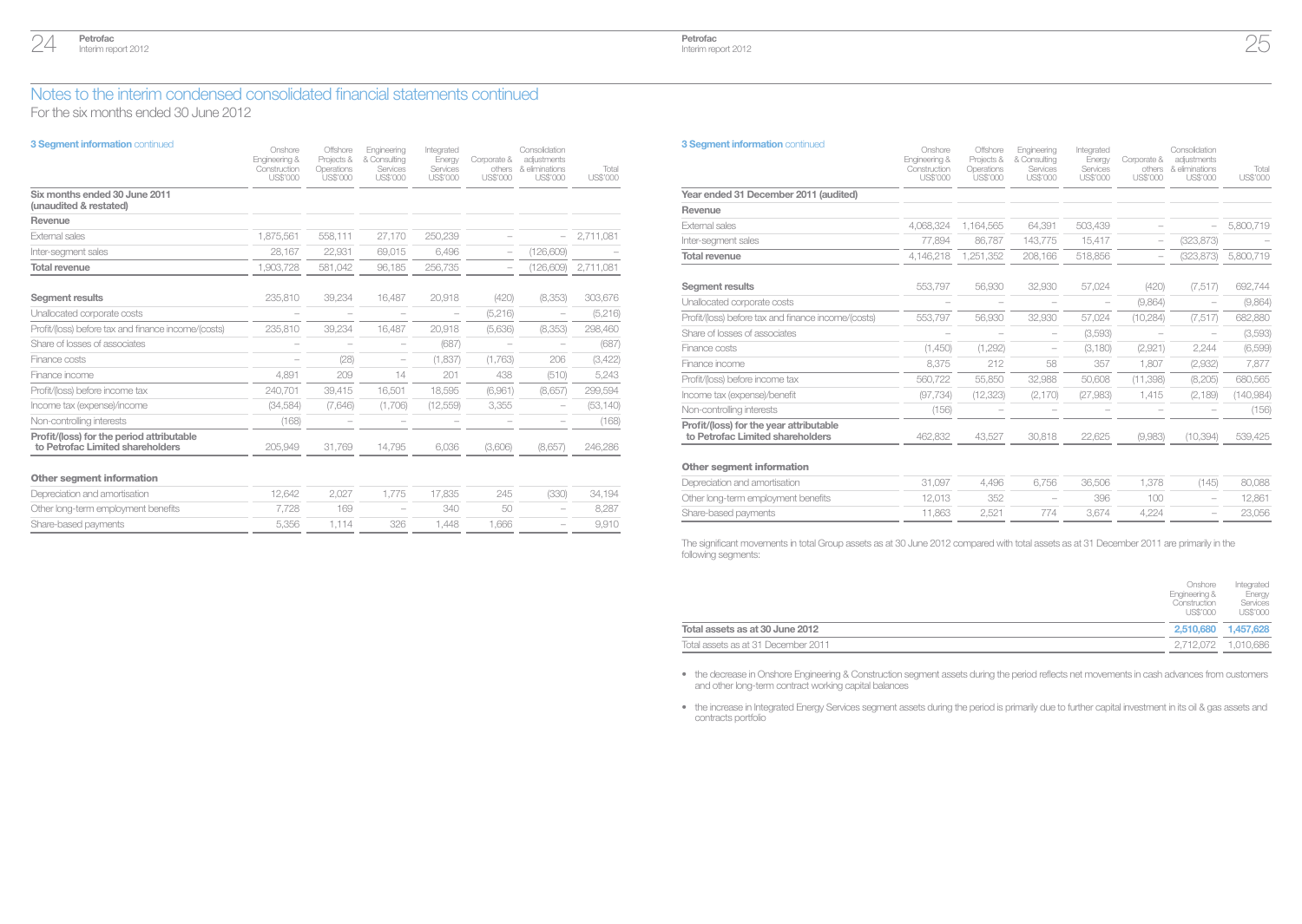For the six months ended 30 June 2012

| 4 Revenues                     | <b>Six months</b><br>ended<br>30 June<br>2012<br><b>Unaudited</b><br><b>US\$'000</b> | Six months<br>ended<br>2011<br>Unaudited<br>US\$'000 | Year<br>ended<br>30 June 31 December<br>2011<br>Audited<br>US\$'000 |
|--------------------------------|--------------------------------------------------------------------------------------|------------------------------------------------------|---------------------------------------------------------------------|
| Rendering of services          | 3.181.741                                                                            | 2,651,110                                            | 5,650,892                                                           |
| Sale of crude oil & gas        | 54,667                                                                               | 55,827                                               | 143.122                                                             |
| Sale of processed hydrocarbons | 5.349                                                                                | 4.144                                                | 6,705                                                               |
|                                | 3.241.757                                                                            | 2.711.081                                            | 5.800.719                                                           |

Included in revenues from rendering of services are Offshore Projects & Operations, Engineering & Consulting Services and Integrated Energy Services revenues of a "pass-through" nature with zero or low margins amounting to US\$120,953,000 (six months ended 30 June 2011: US\$111,274,000; year ended 31 December 2011: US\$229,422,000).

#### 5 Selling, general and administration costs

The US\$58,185,000 increase in selling, general and administration costs compared with the equivalent prior year period is principally due to the impact of significant business growth related increase in employee headcount from around 14,500 at the 30 June 2011 to around 17,200 by 30 June 2012 on staff costs together with the associated costs of expanded office space in certain locations for the new hires.

#### 6 Other income

Included in other income is a gain of US\$35,758,000 which comprises US\$26,637,000 on disposal of 75.2% of Petrofac's interest in Petrofac FPF1 Limited to Ithaca Energy Inc and \$9,121,000 being the fair value of the remaining 24.8% interest held which is classified as an associate.

Income tax expense is recognised based on management's best estimate of the income tax rate applicable to the pre-tax income of the interim period.

The major components of the income tax expense are as follows:

| THE REPORT OF HIS CLIP OF THE REPORT OF THE REPORT OF CHANGE TO THE REPORT OF THE REPORT OF THE REPORT OF THE REPORT OF THE REPORT OF THE REPORT OF THE REPORT OF THE REPORT OF THE REPORT OF THE REPORT OF THE REPORT OF THE | <b>Six months</b> | Six months       | Year                |
|-------------------------------------------------------------------------------------------------------------------------------------------------------------------------------------------------------------------------------|-------------------|------------------|---------------------|
|                                                                                                                                                                                                                               | ended             | ended            | ended               |
|                                                                                                                                                                                                                               | 30 June           |                  | 30 June 31 December |
|                                                                                                                                                                                                                               | 2012              | 2011             | 2011                |
|                                                                                                                                                                                                                               | <b>Unaudited</b>  | <b>Unaudited</b> | Audited             |
|                                                                                                                                                                                                                               | <b>US\$'000</b>   | US\$'000         | US\$'000            |
| Current income tax                                                                                                                                                                                                            |                   |                  |                     |
| Current income tax charge                                                                                                                                                                                                     | 54,556            | 65.485           | 138.205             |
| Adjustments in respect of current income tax of previous periods                                                                                                                                                              | (990)             | (158)            | 782                 |
| Deferred income tax                                                                                                                                                                                                           |                   |                  |                     |
| Relating to origination and reversal of temporary differences                                                                                                                                                                 | 34.945            | (11,789)         | 8,832               |
| Adjustments in respect of deferred income tax of previous periods                                                                                                                                                             | 356               | (398)            | (6,835)             |
|                                                                                                                                                                                                                               | 88,867            | 53.140           | 140.984             |

The Group's effective tax rate for the six months is 21.5% (six months ended 30 June 2011: 17.7%; year ended 31 December 2011: 20.7%).

The effective tax rate for the Group for the year to 31 December 2012 is expected to be around 22%. However, due to the timing of profit recognition between the first and second halves of the year on contracts held within the Onshore Engineering & Construction and Integrated Energy Services segments, a lower tax charge and effective rate has been recognised in the interim 2012 period.

If the consequences of the timing issues noted above are accounted for, the Group's effective tax rate for year end 2012 is expected to be greater than the effective tax rate in the comparable 2011 period. This is as a result of changes in the overall mix of taxable jurisdictions within which the Group operates.

In March 2012, the UK Government announced its intention to accelerate the reduction in the UK corporation tax rate. The tax rate of 24% is effective from 1 April 2012, 23% from 1 April 2013 and 22% from 1 April 2014. At 30 June 2012 the 24% tax rate change was substantially enacted and the deferred tax assets and liabilities are based on the new rate. The deferred tax assets and liabilities would have reduced by approximately US\$2,081,000 and US\$143,000 respectively had the further reductions in the corporation tax rates referred to above been substantively enacted as of the said date.

#### 8 Earnings per share

Basic earnings per share amounts are calculated by dividing the net profit for the period attributable to ordinary shareholders by the weighted average number of ordinary shares outstanding during the period.

Diluted earnings per share amounts are calculated by dividing the net profit attributable to ordinary shareholders, after adjusting for any dilutive effect, by the weighted average number of ordinary shares outstanding during the period, adjusted for the effects of ordinary shares granted under the employee share award schemes which are held in trust.

The following reflects the income and share data used in calculating basic and diluted earnings per share:

|                                                                                           | <b>Six months</b><br>ended<br>30 June<br>2012<br><b>Unaudited</b><br><b>US\$'000</b> | Six months<br>ended<br>30 June<br>2011<br>Unaudited<br>US\$'000 | Year<br>ended<br>31 December<br>2011<br>Audited<br>US\$'000 |
|-------------------------------------------------------------------------------------------|--------------------------------------------------------------------------------------|-----------------------------------------------------------------|-------------------------------------------------------------|
| Net profit attributable to ordinary shareholders for basic and diluted earnings per share | 325.264                                                                              | 246.286                                                         | 539.425                                                     |
|                                                                                           | 30 June<br>2012<br><b>Unaudited</b><br>Number'000                                    | 2011<br>Unaudited<br>Number'000                                 | 30 June 31 December<br>2011<br>Audited<br>Number'000        |
| Weighted average number of ordinary shares for basic earnings per share                   | 340,411                                                                              | 338,703                                                         | 339.239                                                     |
| Effect of diluted potential ordinary shares granted under share-based payment schemes     | 2.638                                                                                | 4.134                                                           | 4,069                                                       |
| Adjusted weighted average number of ordinary shares for diluted earnings per share        | 343,049                                                                              | 342,837                                                         | 343.308                                                     |
|                                                                                           |                                                                                      |                                                                 |                                                             |

# 9 Dividends paid and proposed 7 Income tax

|                                                | <b>Six months</b> | Six months | Year                |
|------------------------------------------------|-------------------|------------|---------------------|
|                                                | ended             | ended      | ended               |
|                                                | 30 June           |            | 30 June 31 December |
|                                                | 2012              | 2011       | 2011                |
|                                                | <b>Unaudited</b>  | Unaudited  | Audited             |
|                                                | <b>US\$'000</b>   | US\$'000   | US\$'000            |
| Declared and paid during the period            |                   |            |                     |
| Equity dividends on ordinary shares:           |                   |            |                     |
| Final dividend for 2010: 30.00 cents per share |                   | 101.788    | 101,788             |
| Interim dividend 2011: 17.40 cents per share   |                   |            | 59.214              |
| Final dividend for 2011: 37.20 cents per share | 126,883           |            |                     |
|                                                | 126,883           | 101.788    | 161.002             |

The Company proposes an interim dividend of 21.00 cents per share which was approved by the Board on 10 August 2012 for payment on 19 October 2012.

#### 10 Property, plant and equipment

The increase in property, plant and equipment during the period mainly comprises the upgrade of the FPSO Berantai, the FPF4 and the FPF5 vessels at a combined cost of US\$66,699,000 and expenditure of US\$30,153,000 in respect of oil & gas facilities on the Ticleni and the Magallenes/Santuario Production Enhancement Contracts.

#### 11 Goodwill

Year

The net increase in the goodwill balance in the current period is largely attributable to goodwill of US\$14,107,000 recognised on the acquisition during the period of KW Limited, a subsea pipeline consulting and engineering services business.

#### 12 Intangible assets

The increase in intangible assets during the period mainly comprises the appraisal and well development costs of US\$49,951,000 in respect of Block PM304 in Malaysia.

Year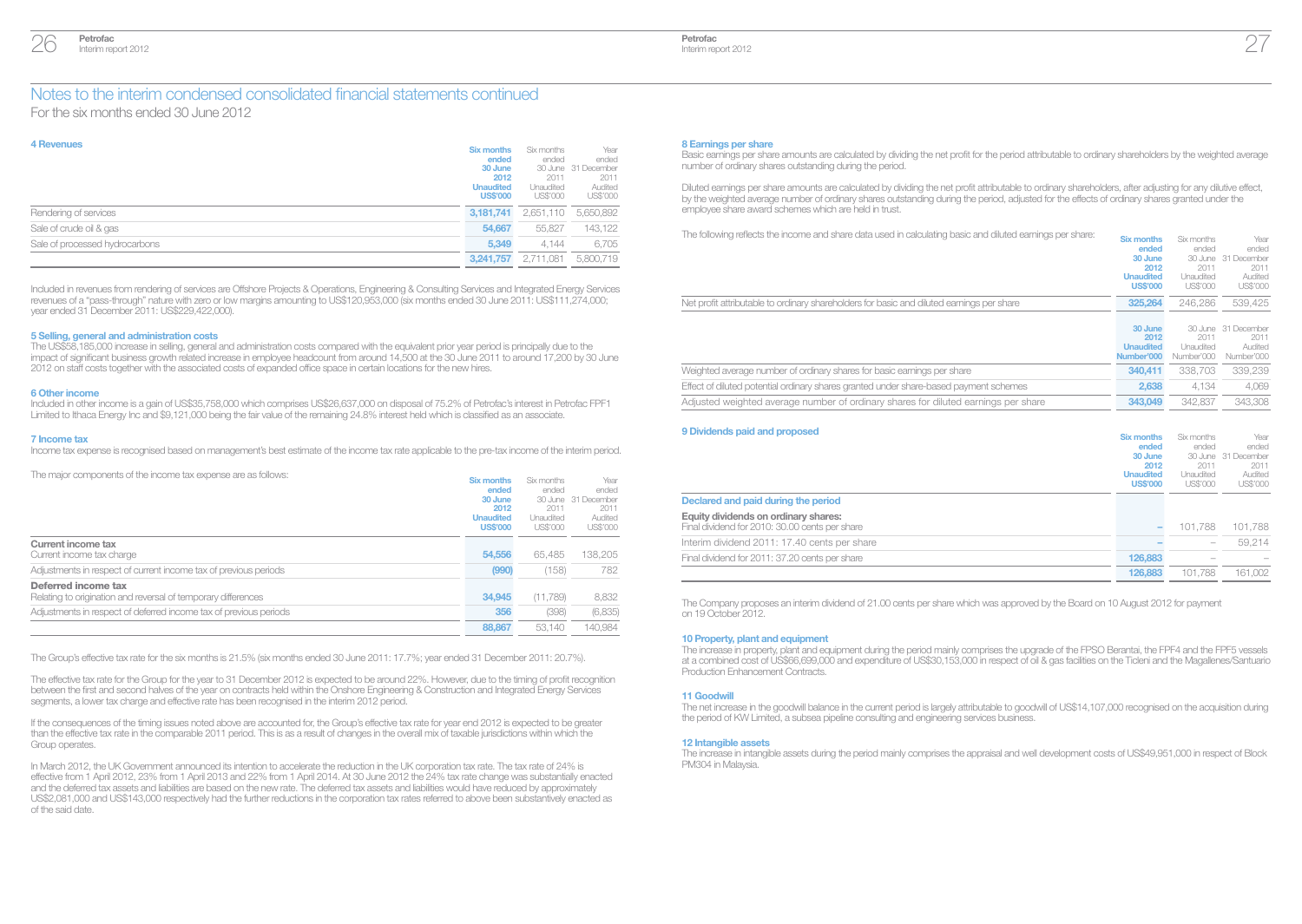For the six months ended 30 June 2012

#### 13 Net investment in associates

The movement in net investment in associates during the period is as follows:

|                                                     | <b>USS'000</b> |
|-----------------------------------------------------|----------------|
| As at January 2012                                  | 164,405        |
| Transfer from subsidiary to investment in associate | 9.121          |
| Amounts due from associates                         | 11,926         |
| Share of losses in associates                       | (2,629)        |
| Foreign exchange movements                          | (89)           |
|                                                     | 182.734        |

As a result of the disposal of 75.2% of Petrofac FPF1 Limited (see note 6) the remaining 24.8% investment is classified as an associate recognised at a fair value of US\$9,121,000. In addition amounts due from Petrofac FPF1 Limited to the Group of US\$11,926,000 are included in the carrying value of the investment.

#### 14 Long-term trade receivables

The increase in long-term trade receivables is due to an increase in the amount due on the Berantai RSC of US\$117,800,000 and a new loan receivable from Ithaca Energy Inc of US\$86,278,000 in respect of an advance payment as future consideration for a 20% interest in the Greater Stella Area licences and a 20% contribution towards FDP development costs incurred in the area.

#### 15 Work in progress

The increase in work in progress during the period is mainly due to short-term timing differences between physical contract progress and milestone based billing on a major Onshore Engineering & Construction project amounting to US\$358,974,000.

#### 16 Cash and cash equivalents

For the purposes of the interim condensed consolidated cash flow statement, cash and cash equivalents comprise:

|                              | 30 June<br>2012<br><b>Unaudited</b><br><b>US\$'000</b> | 2011<br><b>Unaudited</b><br>US\$'000 | 30 June 31 December<br>2011<br>Audited<br>US\$'000 |
|------------------------------|--------------------------------------------------------|--------------------------------------|----------------------------------------------------|
| Cash at bank and in hand     | 441,687                                                | 359.846                              | 490,446                                            |
| Short-term deposits          |                                                        | 400,305 1,488,403 1,081,892          |                                                    |
| Cash and short term deposits |                                                        | 841,992 1,848,249 1,572,338          |                                                    |
| Bank overdrafts              | (37, 353)                                              | (29, 595)                            | (36, 932)                                          |
|                              | 804,639                                                | 1.818.654                            | 1.535.406                                          |

#### 17 Treasury shares and share-based payments

During the period, the Company acquired 3,007,320 (30 June 2011: 1,950,000; 31 December 2011: 2,074,138) of its own shares at a cost of US\$75,276,000 (30 June 2011: US\$47,387,000; 31 December 2011: US\$49,062,000) for the purpose of making awards under the Group's employee share schemes and these shares have been classified in the balance sheet as treasury shares within equity. In addition, during the period 3,003,180 shares (including 342,346 accrued dividend and 8% EnQuest uplift shares) with a cost of US\$46,014,000 were transferred out of the Employee Benefit Trust on vesting of various employee share scheme awards.

The Group has recognised an expense in the income statement for the period to 30 June 2012 relating to employee share-based incentives of US\$12,864,000 (six months ended 30 June 2011: US\$9,910,000; year ended 31 December 2011: US\$23,056,000) which has been transferred to the reserve for share-based payments. This charge covers shares granted in relation to the existing Deferred Bonus, Performance and Restricted Share Plans and the newly created Value Creation Plan. In addition US\$20,470,000 of the remaining bonus liability accrued for the year ended 31 December 2011 (30 June 2011: US\$16,906,000; 31 December 2011: US\$17,974,000) which has been voluntarily elected or mandatorily obliged to be settled in shares granted during the period has been transferred to the reserve for share based payments.

| <b>18 Other reserves</b>                                                                        |                                                                                                     |                                                                       |                                                |                                                    |                   |
|-------------------------------------------------------------------------------------------------|-----------------------------------------------------------------------------------------------------|-----------------------------------------------------------------------|------------------------------------------------|----------------------------------------------------|-------------------|
|                                                                                                 | Net<br>unrealised<br>gains/(losses)<br>on available-<br>for-sale<br>financial<br>assets<br>US\$'000 | Net<br>unrealised<br>(losses)/<br>gains on<br>derivatives<br>US\$'000 | Foreign<br>currency<br>translation<br>US\$'000 | Reserve for<br>share-based<br>payments<br>US\$'000 | Total<br>US\$'000 |
| Balance at 1 January 2012                                                                       | $\overline{\phantom{0}}$                                                                            | (20,062)                                                              | (35, 345)                                      | 61,045                                             | 5,638             |
| Foreign currency translation                                                                    |                                                                                                     |                                                                       | (2,900)                                        |                                                    | (2,900)           |
| Net losses on maturity of cash flow hedges recycled in the period                               |                                                                                                     | 11,514                                                                |                                                |                                                    | 11,514            |
| Net changes in fair value of derivatives and financial assets<br>designated as cash flow hedges |                                                                                                     | (10,590)                                                              |                                                | $\overline{\phantom{0}}$                           | (10, 590)         |
| Share-based payments charge (note 17)                                                           |                                                                                                     |                                                                       | $\overline{\phantom{0}}$                       | 12,864                                             | 12,864            |
| Transfer during the year (note 17)                                                              |                                                                                                     |                                                                       | $\overline{\phantom{0}}$                       | 20,470                                             | 20,470            |
| Shares vested during the year                                                                   |                                                                                                     |                                                                       |                                                | (40, 769)                                          | (40, 769)         |
| Deferred tax on share based payments reserve                                                    |                                                                                                     |                                                                       |                                                | 1,323                                              | 1,323             |
| Balance at 30 June 2012 (unaudited)                                                             |                                                                                                     | (19, 138)                                                             | (38, 245)                                      | 54,933                                             | (2,450)           |
| Balance at 1 January 2011                                                                       | 70                                                                                                  | (2,797)                                                               | (19, 418)                                      | 56,873                                             | 34,728            |
| Foreign currency translation                                                                    |                                                                                                     |                                                                       | 9,934                                          |                                                    | 9,934             |
| Disposal of available-for-sale financial assets                                                 | (70)                                                                                                |                                                                       |                                                |                                                    | (70)              |
| Net losses on maturity of cash flow hedges recycled in the period                               | $\overline{\phantom{0}}$                                                                            | 5,980                                                                 |                                                |                                                    | 5,980             |
| Net changes in fair value of derivatives and financial assets<br>designated as cash flow hedges |                                                                                                     | 14,055                                                                |                                                |                                                    | 14,055            |
| Share-based payments charge (note 17)                                                           |                                                                                                     |                                                                       |                                                | 9,910                                              | 9,910             |
| Transfer during the period (note 17)                                                            |                                                                                                     |                                                                       |                                                | 16.906                                             | 16,906            |
| Shares vested during the period                                                                 |                                                                                                     |                                                                       | $\overline{\phantom{0}}$                       | (27, 250)                                          | (27, 250)         |
| Deferred tax on share based payments reserve                                                    |                                                                                                     |                                                                       |                                                | (3,660)                                            | (3,660)           |
| Balance at 30 June 2011 (unaudited)                                                             |                                                                                                     | 17,238                                                                | (9,484)                                        | 52,779                                             | 60,533            |
| Balance at 1 January 2011                                                                       | 70                                                                                                  | (2,797)                                                               | (19, 418)                                      | 56,873                                             | 34,728            |
| Foreign currency translation                                                                    | ÷                                                                                                   | $\overline{\phantom{a}}$                                              | (15,927)                                       | $\overline{\phantom{0}}$                           | (15, 927)         |
| Disposal of available-for-sale financial assets                                                 | (70)                                                                                                |                                                                       |                                                |                                                    | (70)              |
| Net gains on maturity cash flow hedges recycled in the year                                     | $\overline{a}$                                                                                      | (3,675)                                                               |                                                |                                                    | (3,675)           |
| Net changes in fair value of derivatives and financial assets<br>designated as cash flow hedges |                                                                                                     | (13,590)                                                              |                                                |                                                    | (13,590)          |
| Share-based payments charge (note 17)                                                           |                                                                                                     |                                                                       | $\overline{\phantom{0}}$                       | 23,056                                             | 23,056            |
| Transfer during the year (note 17)                                                              |                                                                                                     |                                                                       |                                                | 17,974                                             | 17,974            |
| Shares vested during the year                                                                   |                                                                                                     |                                                                       |                                                | (33, 776)                                          | (33, 776)         |
| Deferred tax on share based payments reserve                                                    |                                                                                                     |                                                                       |                                                | (3,082)                                            | (3,082)           |
| Balance at 31 December 2011 (audited)                                                           |                                                                                                     | (20.062)                                                              | (35, 345)                                      | 61,045                                             | 5,638             |

#### 19 Capital commitments

Petrofac Interim report 2012

At 30 June 2012 the Group had capital commitments of US\$611,853,000 (31 December 2011: US\$479,968,000; 30 June 2011: US\$232,383,000).

Included in the above are commitments relating to the Group's 30% share of expenditure on the appraisal and development of the Block PM304 in Malaysia of US\$281,653,000 (31 December 2011: US\$110,600,000; 30 June 2011; US\$6,844,000), the Group's 24.8% share in the upgrade of the FPF1 vessel of US\$81,600,000 (31 December 2011: US\$nil; 30 June 2011; US\$nil), expenditure on the FPSO Berantai in Malaysia of US\$nil (31 December 2011: US\$89,250,000; 30 June 2011: US\$161,972,000), commitments in respect of the Magallenes and Santuario Production Enhancement Contracts in Mexico of US\$185,000,000 (31 December 2011: US\$225,000,000; 30 June 2011: US\$nil), commitments in respect of the Ticleni Production Enhancement Contract in Romania US\$11,882,000 (31 December 2011: US\$25,000,000; 30 June 2011: US\$16,906,000) and commitments in respect of IT projects of US\$3,400,000 (31 December 2011: US\$6,171,000; 30 June 2011: US\$6,332,000).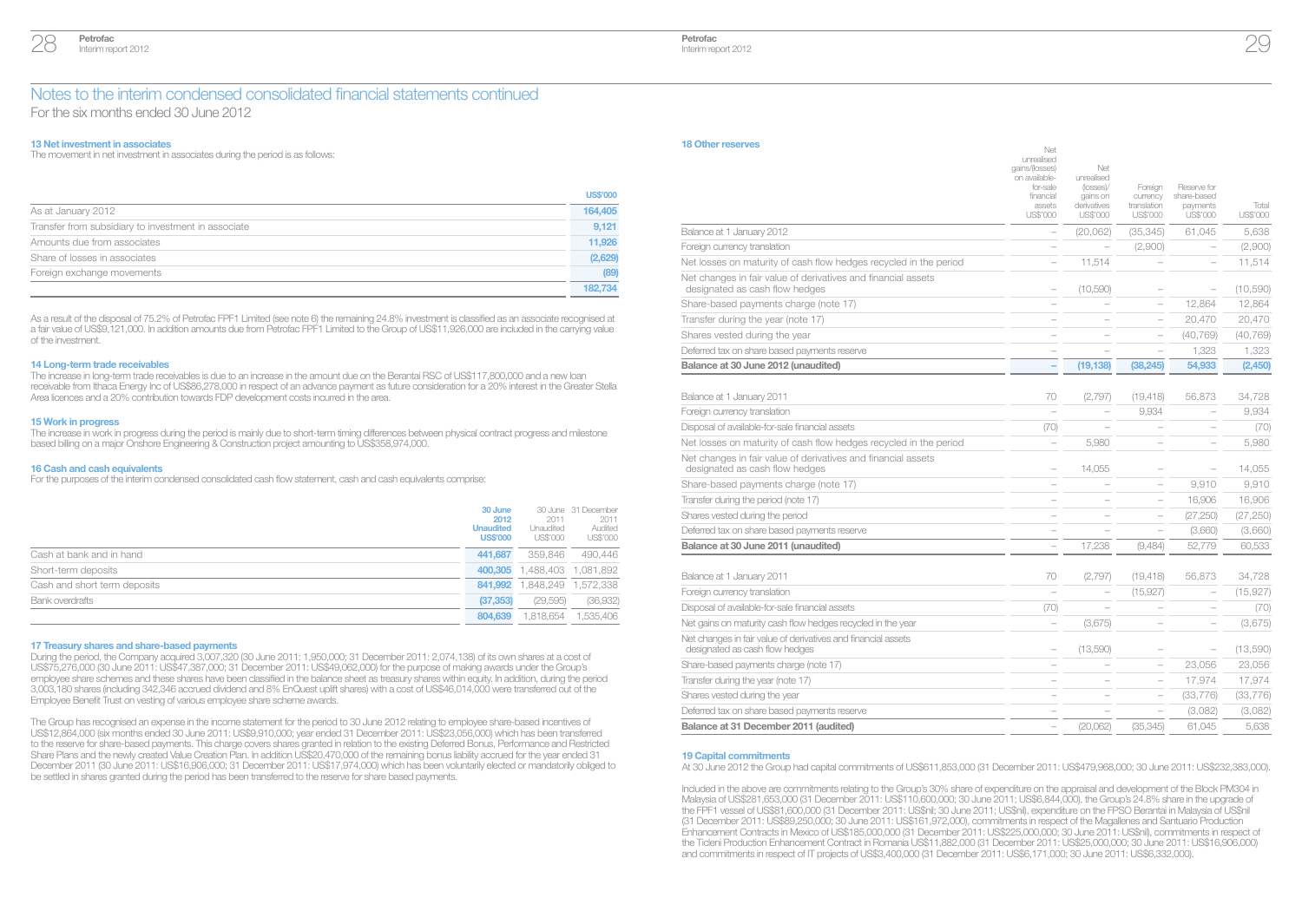For the six months ended 30 June 2012

#### 20 Related party transactions

| ZU NGKIGU DALIY U AHSAGUU IS<br>been entered into with related parties: | The following table provides the total amount of transactions which have | Sales<br>ŤΟ<br>related<br>parties<br>US\$'000 | Purchases<br>from<br>related<br>parties<br>US\$'000 | Amounts<br>owed<br>by related<br>parties<br>US\$'000 | Amounts<br>owed<br>to related<br>parties<br>US\$'000 |
|-------------------------------------------------------------------------|--------------------------------------------------------------------------|-----------------------------------------------|-----------------------------------------------------|------------------------------------------------------|------------------------------------------------------|
| Joint ventures                                                          | Six months ended 30 June 2012 (unaudited)                                | 85,393                                        | 86,678                                              | 3.648                                                | 59,711                                               |
|                                                                         | Six months ended 30 June 2011 (unaudited)                                | 90,661                                        | 96,232                                              | 330                                                  | 16,621                                               |
|                                                                         | Year ended 31 December 2011 (audited)                                    | 322,669                                       | 187.440                                             | 95,075                                               | 22,899                                               |
| Associates                                                              | Six months ended 30 June 2012 (unaudited)                                | 1,359                                         |                                                     | 6,194                                                |                                                      |
|                                                                         | Six months ended 30 June 2011 (unaudited)                                |                                               |                                                     |                                                      | 1,439                                                |
|                                                                         | Year ended 31 December 2011 (audited)                                    | 14.118                                        |                                                     | 4.000                                                |                                                      |
| Key management                                                          | Six months ended 30 June 2012 (unaudited)                                | 24                                            | 670                                                 | 21                                                   |                                                      |
| personnel interests                                                     | Six months ended 30 June 2011 (unaudited)                                |                                               | 486                                                 |                                                      | 145                                                  |
|                                                                         | Year ended 31 December 2011 (audited)                                    |                                               | 1.591                                               |                                                      | 267                                                  |
|                                                                         |                                                                          |                                               |                                                     |                                                      |                                                      |

All sales to and purchases from joint ventures are made at normal market prices and the pricing policies and terms of these transactions are approved by the Group's management.

#### All related party balances at 30 June 2012 will be settled in cash.

Purchases in respect of key management personnel interests of US\$639,000 (six months ended 30 June 2011: US\$428,000; year ended 31 December 2011: US\$1,411,000) reflect the market rate based costs of chartering the services of an aeroplane used for the transport of senior management and Directors of the Group on company business, which is owned by an offshore trust of which the Chief Executive of the Company is a beneficiary.

Also included in purchases in respect of key management personnel interests is US\$31,000 (six months ended 30 June 2011: US\$58,000; year ended 31 December 2011: US\$180,000) relating to client entertainment provided by a business owned by a member of the Group's key management.

In addition to the amounts due from associates shown above there is a balance of US\$11,926,000 included in net investment in associates (see note 13).

#### Compensation of key management personnel

| <b>Polliponomon of itely management polloning</b> | <b>Six months</b> | Six months | Year                |
|---------------------------------------------------|-------------------|------------|---------------------|
|                                                   | ended             | ended      | ended               |
|                                                   | 30 June           |            | 30 June 31 December |
|                                                   | 2012              | 2011       | 2011                |
|                                                   | <b>Unaudited</b>  | Unaudited  | Audited             |
|                                                   | <b>US\$'000</b>   | US\$'000   | US\$'000            |
| Short-term employee benefits                      | 4.514             | 3.539      | 19.807              |
| Other long-term employment benefits               | 95                | 79         | 158                 |
| Share-based payments                              | 4,631             | 2.426      | 8.114               |
| Fees paid to Non-executive Directors              | 469               | 394        | 836                 |
|                                                   | 9.709             | 6.438      | 28.915              |

Six months

#### Statement of Directors' responsibilities

The Directors confirm that, to the best of their knowledge, the condensed set of financial statements on pages 14 to 30 has been prepared in accordance with IAS 34 'Interim Financial Reporting', and that the interim management report on pages 2 to 13 includes a fair review of the information required by DTR 4.2.7 and DTR 4.2.8.

The Directors of Petrofac Limited are listed in the *Petrofac Annual report and accounts 2011*.

By the order of the Board

**Ayman Asfari**, Group Chief Executive 10 August 2012

Tim Weller, Chief Financial Officer 10 August 2012

## Independent review report to Petrofac Limited

#### Introduction

We have been engaged by Petrofac Limited ('the Company') to review the interim condensed consolidated financial statements in the interim report for the six months ended 30 June 2012 which comprises the interim condensed consolidated income statement, the interim condensed consolidated statement of comprehensive income, the interim condensed consolidated statement of financial position, the interim condensed consolidated statement of cash flows, the interim condensed consolidated statement of changes in equity and the related explanatory notes. We have read the other information contained in the interim report and considered whether it contains any apparent misstatements or material inconsistencies with the information in the interim condensed consolidated financial statements.

This report is made solely to the Company in accordance with guidance contained in International Standard on Review Engagements 2410 (UK and Ireland) "Review of Interim Financial Information Performed by the Independent Auditor of the Entity" issued by the Auditing Practices Board. To the fullest extent permitted by law, we do not accept or assume responsibility to anyone other than the Company, for our work, for this report, or for the conclusions we have formed.

#### Directors' Responsibilities

The interim report is the responsibility of, and has been approved by, the Directors. The Directors are responsible for preparing the interim report in accordance with the Disclosure and Transparency Rules of the United Kingdom's Financial Services Authority.

As disclosed in note 2, the annual consolidated financial statements of Petrofac Limited are prepared in accordance with International Financial Reporting Standards (IFRS) issued by the International Accounting Standards Board. The interim condensed consolidated financial statements included in this interim report have been prepared in accordance with International Accounting Standard 34, "Interim Financial Reporting".

#### **Our Responsibility**

Our responsibility is to express to the Company a conclusion on the interim condensed consolidated financial statements in the interim report based on our review.

#### Scope of Review

We conducted our review in accordance with International Standard on Review Engagements (UK and Ireland) 2410, "Review of Interim Financial Information Performed by the Independent Auditor of the Entity" issued by the Auditing Practices Board for use in the United Kingdom. A review of interim financial information consists of making enquiries, primarily of persons responsible for financial and accounting matters, and applying analytical and other review procedures. A review is substantially less in scope than an audit conducted in accordance with International Standards on Auditing (UK and Ireland) and consequently does not enable us to obtain assurance that we would become aware of all significant matters that might be identified in an audit. Accordingly, we do not express an audit opinion.

#### Conclusion

Based on our review, nothing has come to our attention that causes us to believe that the interim condensed consolidated financial statements in the interim report for the six months ended 30 June 2012 are not prepared, in all material respects, in accordance with International Accounting Standard 34 and the Disclosure and Transparency Rules of the United Kingdom's Financial Services Authority.

Ernst & Young LLP London 10 August 2012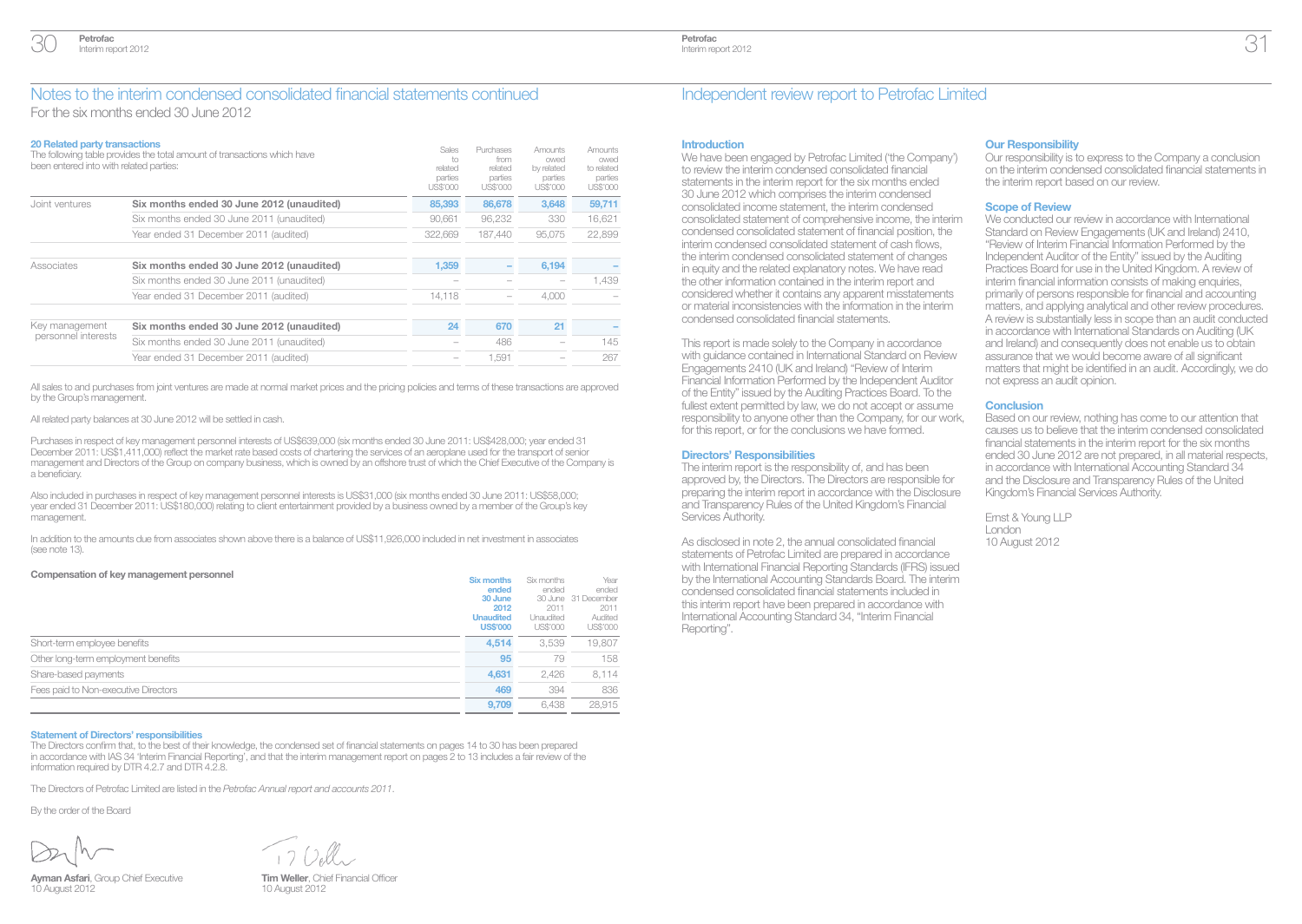# Shareholder information

At 30 June 2012

Petrofac shares are traded on the London Stock Exchange using code 'PFC.L'.

#### **Registrar**

Capita Registrars (Jersey) Limited 12 Castle Street St Helier Jersey JE2 3RT

#### UK Transfer Agent

Capita Registrars The Registry 34 Beckenham Road Beckenham Kent BR3 4TU

#### Corporate Brokers

Goldman Sachs Peterborough Court 133 Fleet Street London EC4A 2BB

JP Morgan Cazenove 25 Bank Street Canary Wharf London E14 5JP

# **Company Secretary and registered office**<br>Ogier Corporate Services (Jersey) Limited

Petrofac Interim report 2012

Ogier House The Esplanade St Helier Jersey JE4 9WG

## Legal Advisers to the Company

Freshfields Bruckhaus Deringer LLP 65 Fleet Street London EC4Y 1HS

## **Auditors**

Ernst & Young LLP 1 More London Place London SE1 2AF

#### Corporate and Financial PR

Tulchan Communications Group 85 Fleet Street London EC4Y 1AE

## Financial calender

| 21 September 2012 | Interim dividend record date        |
|-------------------|-------------------------------------|
| 19 October 2012   | Interim dividend payment            |
| 31 December 2012  | 2012 financial year end             |
| 27 February 2013  | 2012 full year results announcement |

Dates correct at time of print, but subject to change.

The Group's investor relations website can be found through www.petrofac.com